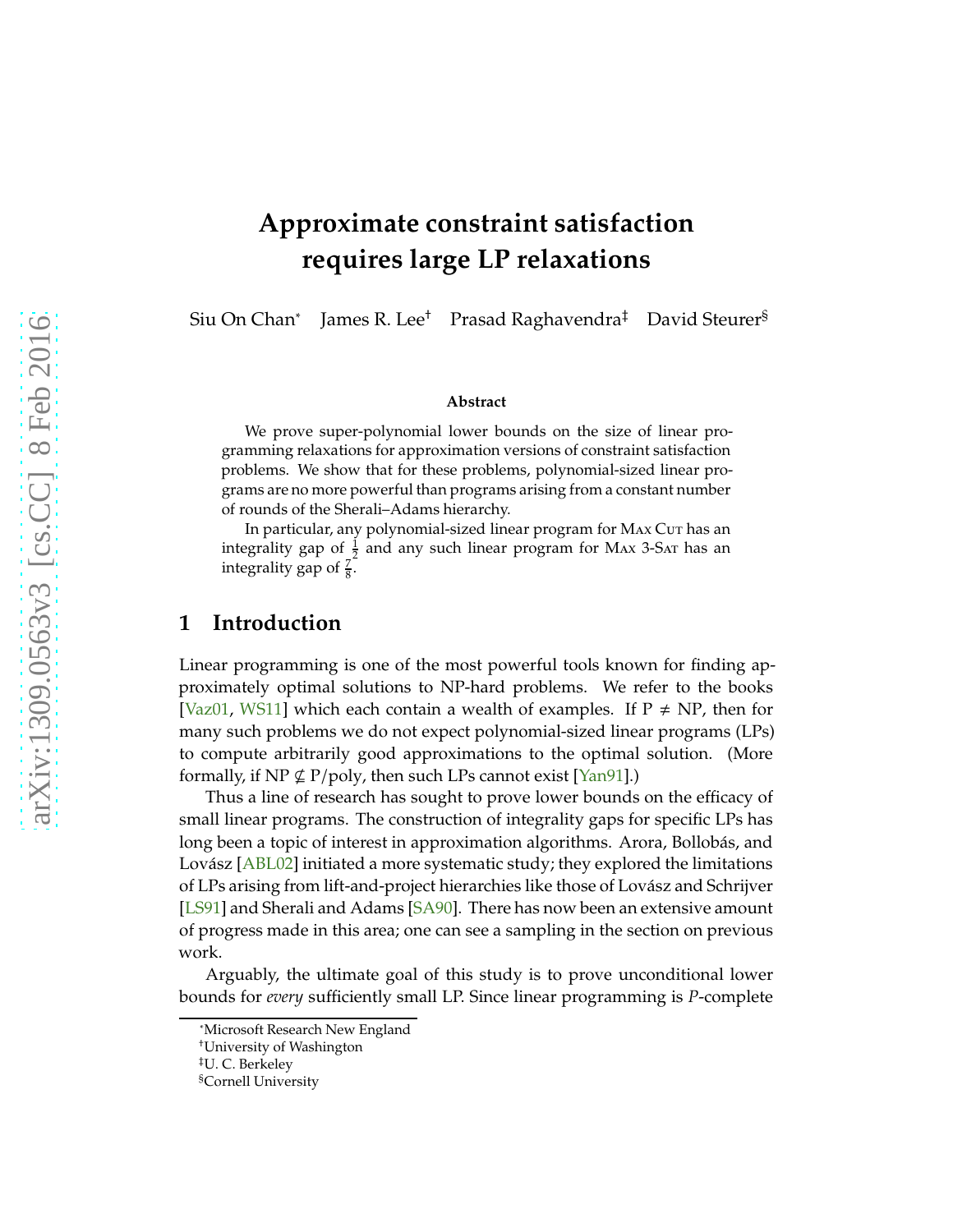<span id="page-1-0"></span>under various notions of reduction, this would require proving that NP does not have polynomial-size circuits (see, e.g., the discussion in [\[Yan91\]](#page-25-2)). But one could still hope to complete this program for LPs that use the natural encoding of the underlying combinatorial problem.

We make progress toward this goal for the class of constraint satisfaction problems (CSPs). For instance, we prove that every polynomial-sized LP for Max Cur has an integrality gap of  $\frac{1}{2}$ , answering a question from [\[BFPS12\]](#page-22-1). As another example, every such LP for Max 3-Sar has an integrality gap of  $\frac{7}{8}$ , and every such LP for Max 2-Sar has an integrality gap of  $\frac{3}{4}$ . In fact, in both cases these integrality gaps hold for families of LPs of size up to  $n^{o(\frac{\log n}{\log\log n})}$ .

Corresponding upper bounds for all three problems can be achieved by simple polynomial-sized LPs. For Max 3-Sar, a  $\frac{7}{8}$ -approximation is best-possible assuming  $P \neq NP$  [\[Hås01\]](#page-23-0). For Max Cut, the seminal SDP-based algorithm of Goemans and Williamson [\[GW95\]](#page-23-1) achieves a 0.878-approximation. In this case, our result yields a strict separation between the power of polynomial-sized LPs and SDPs for a natural optimization problem. Interestingly, even a simple spectral algorithm can do strictly better than  $1/2$  for MAX Cut [\[Tre12\]](#page-25-3).

To establish these lower bounds, we show that for approximating CSPs, polynomial-sized LPs are exactly as powerful as those programs arising from *O*(1) rounds of the Sherali–Adams hierarchy. We are then able to employ the powerful Sherali–Adams gaps that appear in prior work. This offers a potential framework for understanding the power of linear programs for many problems by relating their expressive power to that of the very explicit Sherali–Adams hierarchy.

In [Section 1.2,](#page-3-0) we discuss our approach for the specific example of Max Cut, including the class of LPs to which our results apply. [Section 2](#page-6-0) is devoted to a review of CSPs and their linear relaxations. There we explain our basic approach to proving lower bounds by exhibiting an appropriate separating hyperplane. We also review the Sherali–Adams hierarchy for CSPs. In [Section 3,](#page-12-0) we present the technical components of our approach, as well as the proof of our main theorem.

Finally, [Section 4](#page-18-0) contains an illustrative discussion of how Sherali–Adams gap examples can be used to construct corresponding gaps for *symmetric* LPs. This connection is quantitatively stronger than our result for general LPs. We refer to [Section 5](#page-21-0) for a discussion of future directions.

**Recent work.** Since initial publication of this manuscript, there has been substantial followup work building on the ideas presented here. The papers [\[LRST14,](#page-24-2) [FSP13\]](#page-23-2) establish a connection between *symmetric* semidefinite programs and the Sum-of-Squares hierarchy by analogy with our work in [Section 4.](#page-18-0) In [\[LRS15\]](#page-24-3), a connection between *general* semidefinite extended formulations and the Sum-of-Squares hierarchy is established; in particular, the authors prove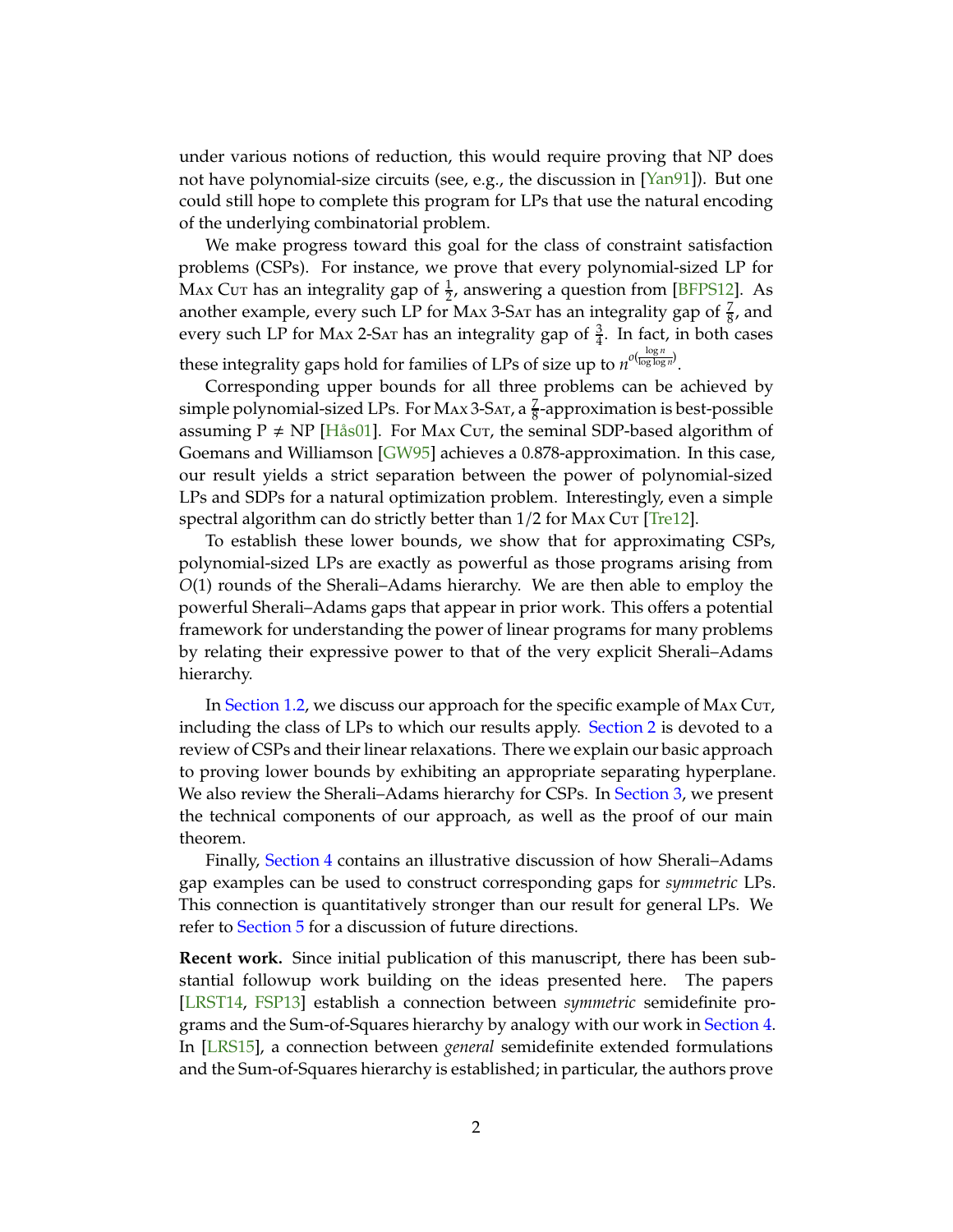<span id="page-2-0"></span>exponential lower bounds on the semidefinite extension complexity of explicit polytopes (like the TSP polytopes). Finally, our models for approximation via linear programs are extended and refined in the work [\[BPZ15\]](#page-22-2); the authors show that a suitable notion of reduction within the model allows one to derive lower bounds for additional problems (other than CSPs).

#### **1.1 History and context**

**Extended formulations.** In a seminal paper, Yannakakis [\[Yan91\]](#page-25-2) proved that every symmetric LP (i.e., one whose formulation is invariant under permutations of the variables) for TSP has exponential size. Only recently was a similar lower bound given for general LPs. More precisely, Fiorini, et al. [\[FMP](#page-23-3)+12] show that the extension complexity of the TSP polytope is at least  $2^{\Omega(\sqrt{n})}$  for *n*-vertex graphs.

Braun, et al. [\[BFPS12\]](#page-22-1) expand the notion of extension complexity to include approximation problems and show that approximating Max Clique within  $O(n^{1/2-\epsilon})$  requires LPs of size  $2^{\Omega(n^{\epsilon})}$ . Building on that work, Braverman and Moitra [\[BM13\]](#page-22-3) show that approximating Max Clique within *O*(*n* 1−ε ) requires LPs of size  $2^{\Omega(n^{\epsilon})}$ . We remark that the encoding of MAx CLIQUE used in the later two works is somewhat lacking. Specifically, these lower bounds do not encompass, for instance, standard relaxations for Max Clique, including those given by the Sherali-Adams hierarchy.

These three latter papers all use Yannakakis' connection between extension complexity and non-negative rank (see  $[FMP<sup>+</sup>12]$  for a detailed discussion). They are based on increasingly more sophisticated analyses of a single family of slack matrices first defined in [\[FMP](#page-23-3)+12] (and extended to the approximation setting by [\[BFPS12\]](#page-22-1)). Closely related slack matrices are employed in a recent paper of Rothvoss [\[Rot14\]](#page-24-4) to show exponential lower bounds on the extension complexity of the matching polytope. A significant contribution of the present work is that the connection between general LPs and the Sherali–Adams hierarchy allows one to employ a much richer family of hard instances.

**LP and SDP hierarchies.** As mentioned previously, starting with the works [\[ABL02,](#page-22-0) [ABLT06\]](#page-22-4), the efficacy of LP and SDP hierarchies for approximation problems has been extensively studied. We refer to the survey of Laurent [\[Lau03\]](#page-24-5) for a discussion of the various hierarchies and their relationships.

We mention a few results that will be quite useful for us. Fernández de la Vega and Mathieu [\[FdlVKM07\]](#page-23-4) showed that for any fixed  $\varepsilon > 0$  and  $k$ , MAx Cut has an integrality gap of  $\frac{1}{2}+\varepsilon$  even after *k* rounds of the Sherali–Adams hierarchy. In a paper of Charikar, Makarychev, and Makarychev [\[CMM09\]](#page-23-5), it is shown that Max Cut and VERTEX Cover have integrality gaps of  $\frac{1}{2} + \varepsilon$  and 2 –  $\varepsilon$ , respectively, for  $n^{\Omega(\varepsilon)}$  rounds of the Sherali–Adams hierarchy.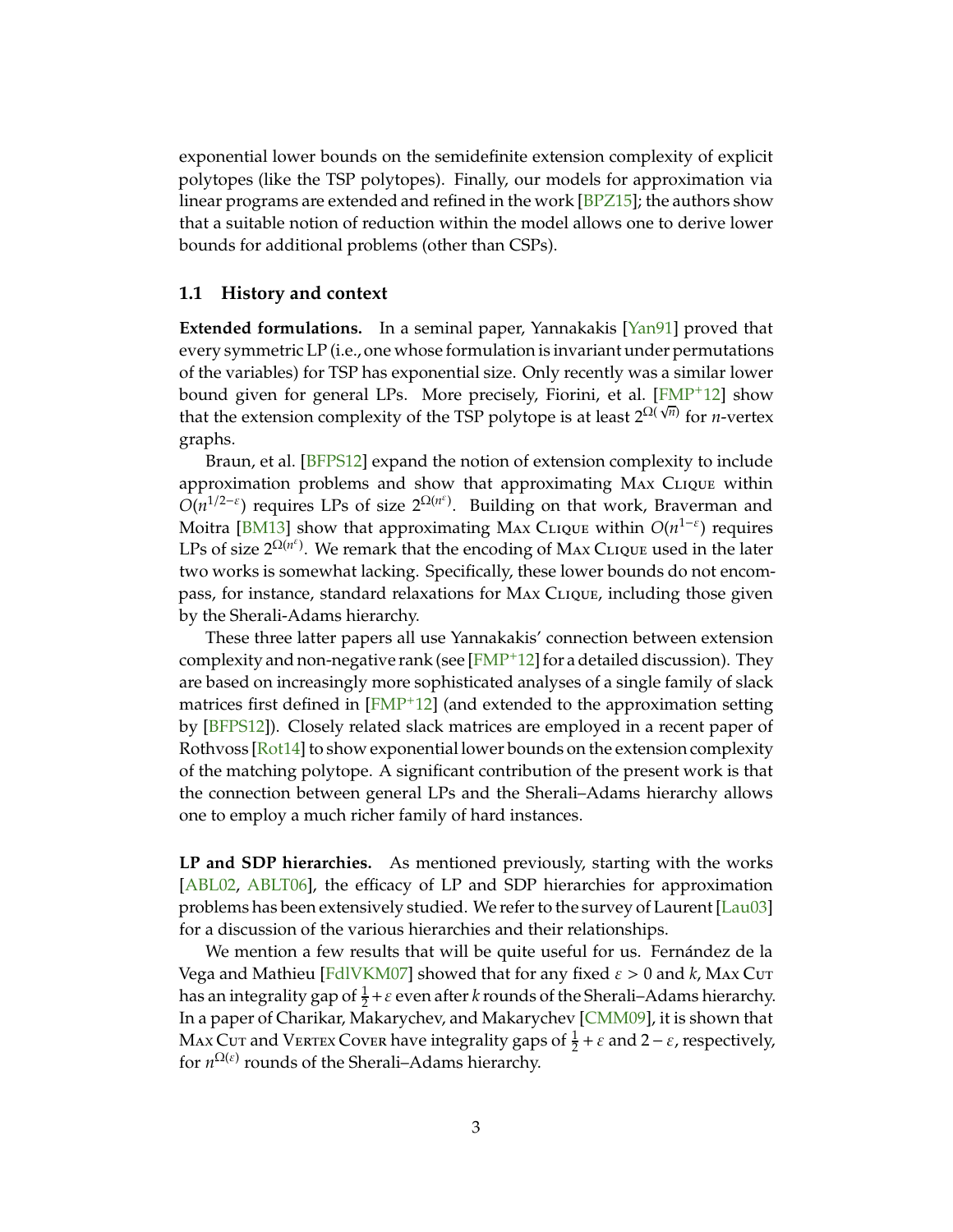<span id="page-3-2"></span>In work of Schoenebeck [\[Sch08\]](#page-24-6), tight bounds are given on the number of rounds needed to approximate *k*-CSPs in the Lasserre hierarchy (which, in particular, is stronger than the Sherali–Adams hierarchy). For instance, he shows that for every  $\varepsilon > 0$ , Max 3-Sar has a  $\frac{7}{8} + \varepsilon$  integrality gap even after  $\Omega(n)$ rounds. One should consult also the much earlier work of Grigoriev [\[Gri01\]](#page-23-6) which achieves an equivalent family of lower bounds stated in the dual setting of Positivstellensatz proof systems. There are also Sherali–Adams integrality gaps for CSPs with a pairwise independent predicate, due to Benabbas et al. [\[BGMT12\]](#page-22-5).

**Strong separation between nonnegative rank and smooth nonnegative rank.** We remark that all previous lower bounds for nonnegative rank (at least in the context of extended formulations) are robust with respect to small multiplicative perturbations [\[Rot14,](#page-24-4) [FMP](#page-23-3)<sup>+</sup>12, [BFPS12,](#page-22-1) [BM13\]](#page-22-3). Concretely, if we define the  $\varepsilon$ smooth nonnegative rank of a matrix *A* as

$$
rank_{+,\varepsilon}(A) := \min\left\{rank_{+}(A') \mid (1-\varepsilon)A_{ij} \leq A'_{ij} \leq (1+\varepsilon)A_{ij}\right\},\,
$$

then all previous lower bounds for nonnegative rank also lower bound the  $\varepsilon$ smooth version for some absolute constant  $\varepsilon > 0$ . A related generalization of nonnegative rank is approximate nonnegative rank that allows additive instead of multiplicative error.  $1$  This version of nonnegative rank is equivalent to the smooth rectangle bound [\[KMSY14\]](#page-23-7).

In contrast, the matrices studied in this work turn out to have only polynomial approximate and smooth nonnegative rank. In this sense, our superpolynomial lower bounds on the nonnegative rank of these matrices give the first separation between nonnegative rank and smooth nonnegative rank. See [Section 3.4](#page-17-0) for a discussion.

## <span id="page-3-0"></span>**1.2 Outline: M**ax **C**ut

We now present the basic details of our approach applied to the MAx Cut problem. To this end, consider a graph  $G = (V, E)$  with  $|V| = n$ . For any  $S \subseteq V$ , we use

$$
G(S) \stackrel{\text{def}}{=} \frac{|E(S, \bar{S})|}{|E|}
$$

to denote the fraction of edges of *G* crossing the cut  $(S, \bar{S})$ . The maximum cut value of *G* is  $opt(G) = \max_{S \subseteq V} G(S)$ .

<span id="page-3-1"></span> $<sup>1</sup>$ All previous lower bounds also hold for this generalization of nonnegative rank. However,</sup> some of the lower bound arguments do not apply to the additive-error setting. (For example, arguments that rely on the zero / non-zero pattern of the matrix.)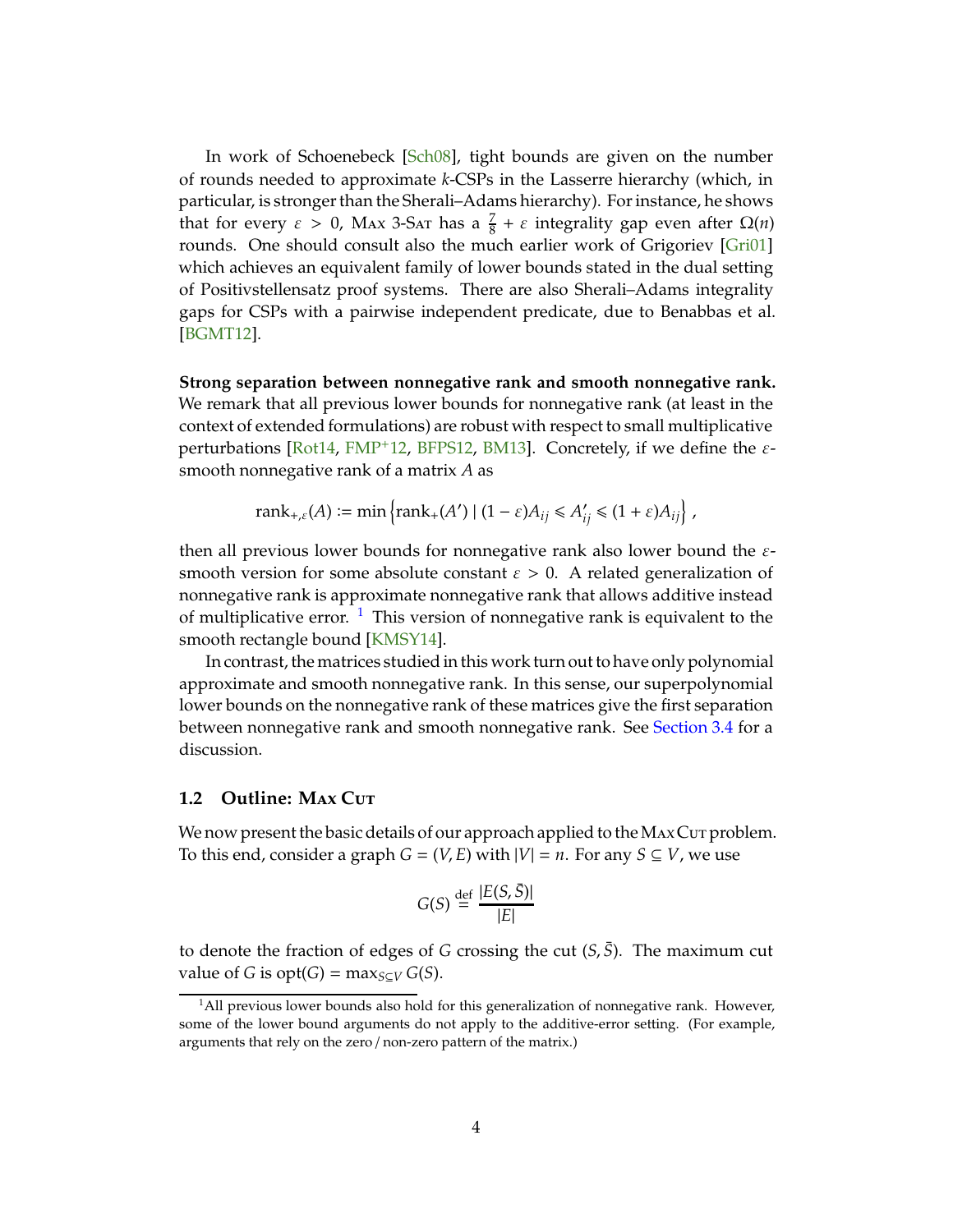**The standard LP.** To construct an LP for computing (or approximating) opt(*G*), it is natural to introduce variables  $x = (x_1, x_2, \ldots, x_n) \in \{-1, 1\}^n$  corresponding to the vertices of *G*. One can then write, for instance,

$$
opt(G) = \max_{x \in \{-1,1\}^n} \frac{1}{|E|} \sum_{\{i,j\} \in E} \frac{1 - x_i x_j}{2}.
$$

To convert this computation into a linear program, we need to *linearize* the objective function.

The usual way is to introduce new LP variables  $y = (y_{i,j}) \in \mathbb{R}^{n \choose 2}$  meant to represent the quantities  $(1 - x_i x_j)/2$ . Now consider the vector  $v_G \in \{0, 1\}^{{n \choose 2}}$  such that  $(v_G)_{\{i,j\}} = 1$  precisely when  $\{i,j\} \in E$ . Given that we have linearized both the graph *G* and the cut variable *x*, we can consider the LP relaxation

$$
\mathcal{L}(G)=\max_{y\in P}\left\langle v_{G},y\right\rangle ,
$$

where *P* is any polytope containing all the vectors *y* such that  $y_{i,j} = (1 - x_i x_j/2)$  for some  $x \in \{-1, 1\}^n$ . The standard relaxation corresponds to a polytope *P* defined by the constraints  $\{0 \leq y_{i,j} \leq 1 : i, j \in V\}$  and

$$
\left\{ y_{i,j} \leq y_{i,k} + y_{k,j}, \ y_{i,j} + y_{i,k} + y_{k,j} \leq 2 : i,j,k \in V \right\}.
$$

Clearly *P* is characterized by  $O(n^3)$  inequalities.

**Arbitrary linearizations.** But it is important to point out that, for our purposes, any linearization of the natural formulation of MAx Cut suffices. We only require that there is a number  $D \in \mathbb{N}$  such that:

- 1. For every graph *G*, we have a vector  $v_G \in \mathbb{R}^D$ .
- 2. For every cut *S*  $\subseteq$  *V*, we have a vector  $y_s \in \mathbb{R}^D$ .
- 3. For all graphs *G* and vectors  $y_S$ , the condition  $G(S) = \langle v_G, y_S \rangle$  holds.

Now any polytope *P* ⊆  $\mathbb{R}^D$ , such that *y*<sup>*s*</sup> ∈ *P* for every *S* ⊆ *V*, yields a viable LP relaxation:  $\mathcal{L}(G) = \max_{y \in P} \langle v_G, y \rangle$ . The *size* of this relaxation is simply the number of facets of *P*, i.e. the number of linear inequalities needed to specify *P*.

*Remark* 1.1*.* We stress that the polytope *P* depends only on the input size. This is akin to lower bounds in non-uniform models of computation like circuits wherein there is a single circuit for all inputs of a certain size. The input graph *G* is used only to define the objective function being maximized. In other words, the variables and constraints of the linear program are fixed for each input size while the objective function is defined by the input. To the best of our knowledge, all linear and semidefinite programs designed for approximating max-CSP problems are subsumed by relaxations of this nature.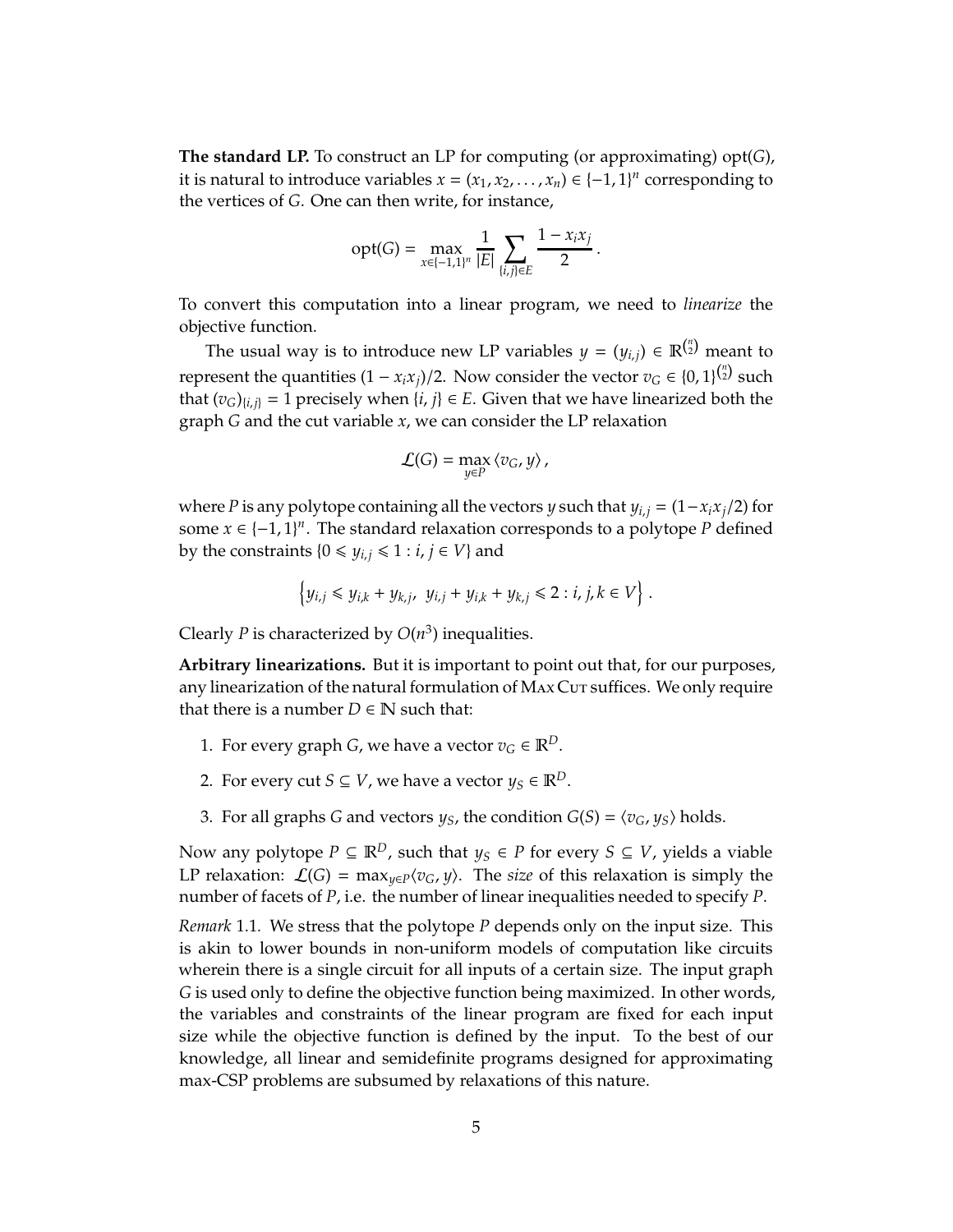In [Section 3,](#page-12-0) we prove that every such relaxation of polynomial size has an integrality gap of  $\frac{1}{2}$  for Max Cut. We now give an informal outline of the proof.

**Proving a lower bound.** In [Theorem 2.3,](#page-8-0) we recall that if there is an LP relaxation  $\mathcal L$  of size  $R$ , then a simple application of Farkas' Lemma shows that there are non-negative functions  $q_1, \ldots, q_R: \{-1, 1\}^n \rightarrow \mathbb{R}_{\geq 0}$  such that for every graph *G*, there are coefficients  $\lambda_0, \lambda_1, \ldots, \lambda_R \geq 0$  satisfying

<span id="page-5-0"></span>
$$
\mathcal{L}(G) - G(x) = \lambda_0 + \lambda_1 q_1(x) + \dots + \lambda_R q_R(x).
$$
 (1.1)

for all  $x \in \{-1,1\}^n$ . (Note that we have earlier viewed *G* as a function on cuts and we now view it as a function on {−1, 1} *<sup>n</sup>* by associating these vectors with cuts.)

One should think of [\(1.1\)](#page-5-0) as saying that  $\mathcal{L}(G)$  − *G* ∈ cone(1,  $q_1$ ,  $q_2$ , ...,  $q_R$ ), where the latter object is the cone generated by  $\{1, q_1, q_2, \ldots, q_R\}$  inside the Hilbert space  $L^2([-1, 1]^n)$  of real-valued functions, and 1 denotes the function that is identically 1. These functions  $q_i : \{-1,1\}^n \to \mathbb{R}_{\geq 0}$  encode the slack of each constraint of the LP. Thus if the *i*th LP constraint is of the form  $\langle A_i, z \rangle \leq b_i$ , then  $q_i(x) = b_i - \langle A_i, y_{S_x} \rangle$  where  $y_{S_x}$  is the cut vector corresponding to  $x \in \{-1, 1\}^n$ .

Consider some *m* ≪ *n*. The *d*-round Sherali–Adams relaxation for an *m*vertex graph  $G_0$  has value  $SA_d(G_0) \leq c$  if and only if there exist a family of non-negative *d*-juntas  $\{f_i: \{-1,1\}^m \to \mathbb{R}_{\geq 0}\}$  such that

<span id="page-5-1"></span>
$$
c - G_0 = \sum_i \lambda_i f_i, \qquad (1.2)
$$

where  $\lambda_i \geq 0$  for each *i*. We recall that a *d*-junta is a function whose value depends on at most *d* of its inputs. See [Section 2.1](#page-10-0) for an explanation of [\(1.2\)](#page-5-1).

In particular, if  $G_0$  is such that  $SA_d(G_0) > c$ , then no such representation [\(1.2\)](#page-5-1) with *d*-juntas can exist. Our goal is to use [\(1.1\)](#page-5-0) to find a graph *G* on *n* vertices such that  $opt(G) = opt(G_0)$ , and such that  $G_0$  has a representation of the form [\(1.2\)](#page-5-1) with  $c = \mathcal{L}(G)$ . This will show that  $\mathcal{L}(G) \geq \text{SA}_d(G_0)$ , completing our proof. (Recall that since we are dealing with maximization problems and  $opt(G) = opt(G_0)$ , this means that our LP is not doing better than Sherali–Adams.)

This proceeds in three steps: First, we argue that, by a truncation argument, it suffices to consider functions  ${q_i}$  that are sufficiently smooth. Then in [Section 3.1,](#page-13-0) we show that any sufficiently smooth *q<sup>i</sup>* can be approximated (in a certain weak sense) by a *K*-junta  $q'_i$  for *K* which may be quite large (e.g.,  $K = n^{0.2}$ ).

In [Section 3.2,](#page-14-0) we employ a random restriction argument: By planting the  $m$ -vertex instance  $G_0$  at random inside a larger graph  $G$  (on  $n$  vertices), we can ensure that for every  $q'_{i'}$ , the set of significant coordinates *when restricted to G*<sub>0</sub> is much smaller; in fact, we show that with high probability over the random planting, every such  $q'_i$  has only *d* significant coordinates in the support of *G*<sub>0</sub>. Here we use crucially the fact that we have only *R* functions  $\{q_i\}$ , where  $R \leq n^{\alpha d}$ for some small constant  $\alpha > 0$ .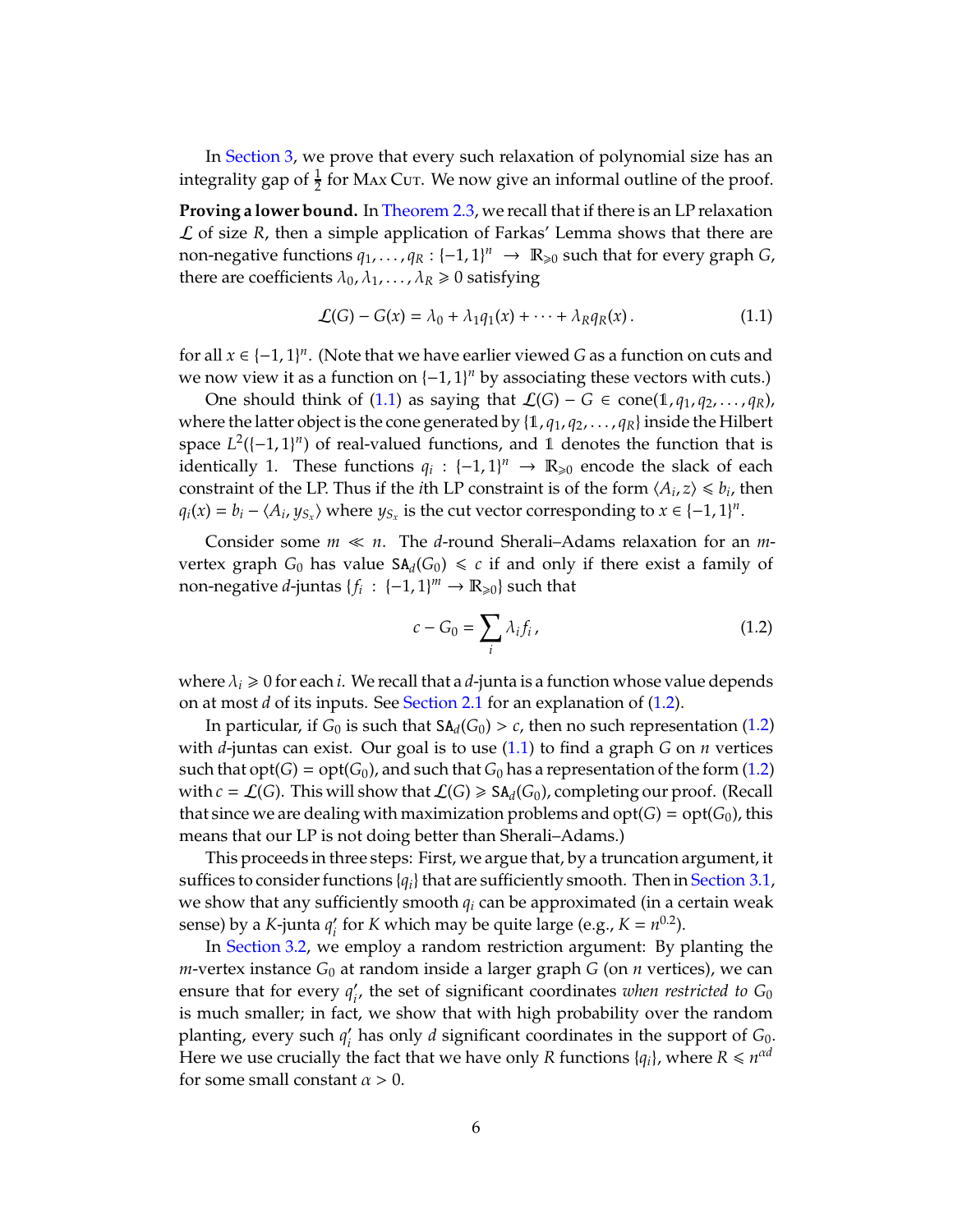<span id="page-6-2"></span>In particular, applying [\(1.1\)](#page-5-0) to *G* and then restricting our attention to the vertices in  $V(G_0)$ , this yields a representation of the form

<span id="page-6-1"></span>
$$
\mathcal{L}(G) - G_0 = \lambda_0 + \sum_{i=1}^{R} \lambda_i q_i |_{V(G_0)},
$$
\n(1.3)

and, when restricted to  $G_0$ , every  $q_i$  is weakly approximated by a *d*-junta  $q'_i$ . More specifically, all the low-degree Fourier coefficients of  $q_i - q'_i$  are small. Now, the fact that [\(1.3\)](#page-6-1) holds and each *q<sup>i</sup>* is approximately a *d*-junta will yield that  $\mathcal{L}(G) \geqslant \mathsf{SA}_{d}(G_0)$ , taking [\(1.2\)](#page-5-1) into consideration. Here we remain vague, but the reader should note that this implication would follow immediately if each  $q_i|_{V(G_0)}$ were actually a *d*-junta.

This will hold true as long as the "approximation" does not hurt us too much. One might think that our approximation is too weak: We only know that  $q'_i$  approximates  $q_i$  on  $V(G_0)$  in the low-degree part. Now we use the fact that the *d*-round Sherali–Adams relaxation is only capable of perceiving low-degree functions (more technically, the *d*-round Sherali–Adams functional introduced in [Section 2.1](#page-10-0) is a degree-*d* multilinear polynomial). In particular, it suffices that the low-degree parts of  $q_i$  and  $q'_i$  are close.

The ingredients are all put together in [Section 3.3,](#page-15-0) where one can find the proof of our main theorem for general CSPs.

# <span id="page-6-0"></span>**2 Background**

We now review the maximization versions of boolean CSPs, their linear programming relaxations, and related issues.

Throughout the paper, for a function  $f : \{-1, 1\}^n \to \mathbb{R}$ , we write  $\mathbb{E} f =$  $2^{-n} \sum_{x \in \{-1,1\}^n} f(x)$ . If  $g: \{-1,1\}^n \to \mathbb{R}$ , we denote the inner product  $\langle f, g \rangle = \mathbb{E}[fg]$ on the Hilbert space  $L^2([-1,1]^n)$ . Recall that any  $f: \{-1,1\}^n \to \mathbb{R}$  can be written uniquely in the Fourier basis as  $f = \sum_{\alpha \subseteq [n]} \hat{f}(\alpha) \chi_{\alpha}$ , where  $\chi_{\alpha}(x) = \prod_{i \in \alpha} x_i$  and  $\hat{f}(\alpha) = \langle f, \chi_{\alpha} \rangle$ . A function *f* is called a *d-junta* for  $d \in [n]$  if *f* depends only on a subset *S* ⊆ [*n*] of coordinates with  $|S|$  ≤ *d*. In other words, *f* can be written as  $f = \sum_{\alpha \subseteq S} \hat{f}(\alpha) \chi_{\alpha}$ .

We say that *f* is a *density* if it is non-negative and satisfies  $E f = 1$ . For such an *f*, we let  $\mu_f$  denote the corresponding probability measure on  $\{-1,1\}^n$ . Observe that for any  $g: \{-1, 1\}^n \to \mathbb{R}$ , we have  $\mathbb{E}_{x \sim \mu_f}[g(x)] = \langle f, g \rangle$ .

**Constraint Satisfaction Problems.** Constraint satisfaction problems form a broad class of discrete optimization problems that include, for example, Max Cut and Max 3-Sat. For simplicity of presentation, we will focus on constraint satisfaction problems with a boolean alphabet, though similar ideas extend to larger domains (of constant size). One can consult [\[LRS15,](#page-24-3) §7].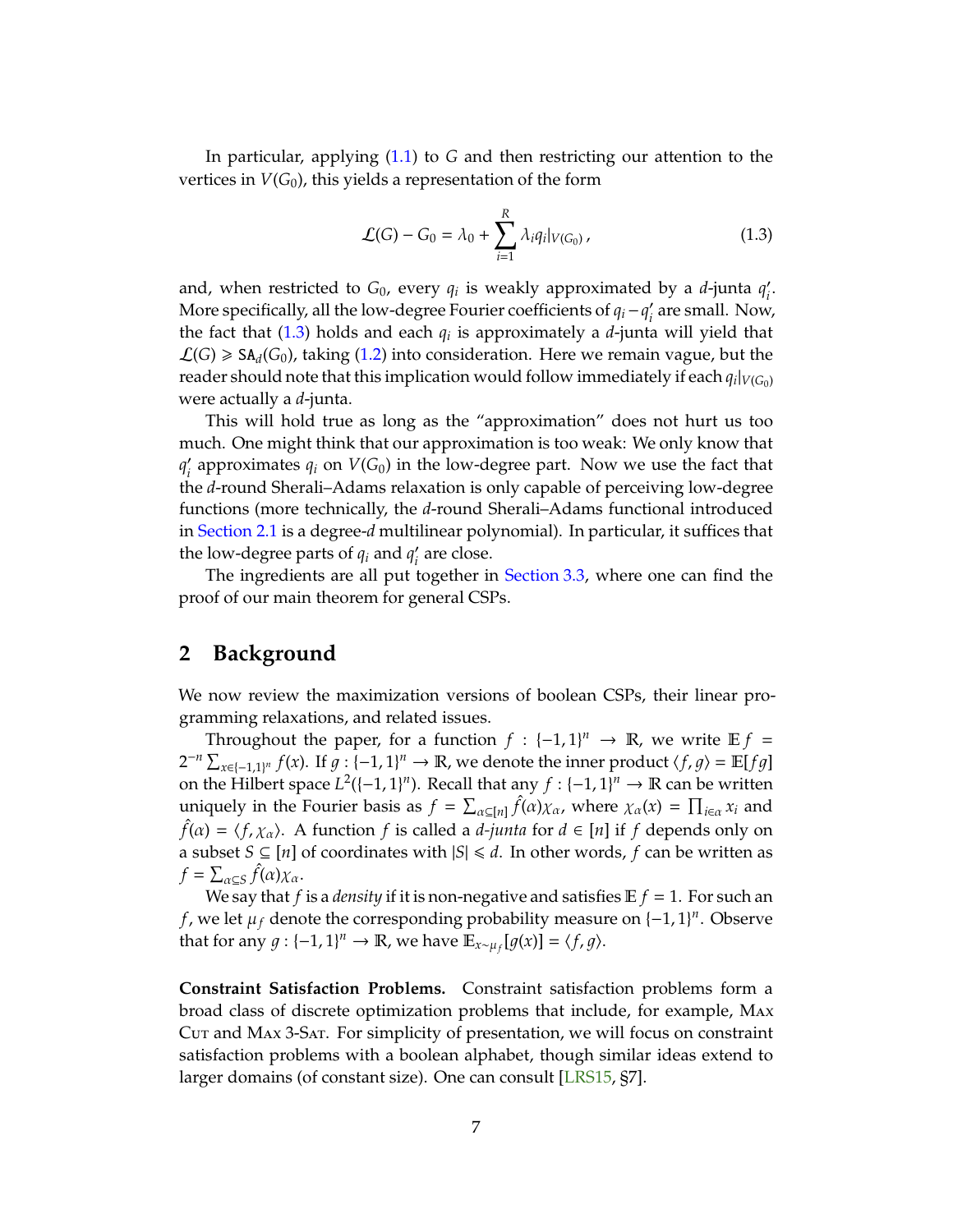<span id="page-7-1"></span>For a finite collection  $\Pi = \{P\}$  of *k*-ary predicates  $P: \{-1, 1\}^k \rightarrow \{0, 1\}$ , we let MAx-Π denote the following optimization problem: An instance 3 consists of boolean variables  $X_1, \ldots, X_n$  and a collection of  $\Pi$ -predicates  $P_1(X), \ldots, P_m(X)$ over these variables. A  $\Pi$ -predicate is a predicate  $P_0: \{-1, 1\}^n \rightarrow \{0, 1\}$  such that  $P_0(X) = P(X_{i_1},...,X_{i_k})$  for some  $P \in \Pi$  and *distinct* indices  $i_1,...,i_k \in [n]$ . The objective is to find an assignment  $x \in \{-1,1\}^n$  that satisfies as many of the predicates as possible, that is, which maximizes

$$
\mathfrak{I}(x) \stackrel{\text{def}}{=} \frac{1}{m} \sum_{i=1}^{m} P_i(x).
$$

We denote the optimal value of an assignment for  $\mathfrak I$  as  $\mathrm{opt}(\mathfrak I) = \max_{x \in \{-1,1\}^n} \mathfrak I(x)$ .

*Examples:* MAx Cuτ corresponds to the case where Π consists of the binary inequality predicate. For MAX 3-SAT,  $\Pi$  contains all eight 3-literal disjunctions, e.g., *X*<sub>1</sub> ∨ *X*<sub>2</sub> ∨ *X*<sub>3</sub>.

**Linear Programming Relaxations for CSPs.** In order to write an LP relaxation for such a problem, we need to linearize the objective function. For  $n \in \mathbb{N}$ , let Max-Π*<sup>n</sup>* be the set of Max-Π instances on *n* variables. An *LP-relaxation of size R* for Max-Π*<sup>n</sup>* consists of the following.

- **Linearization:** Let *D* be a natural number. For every  $\mathfrak{I} \in \text{Max-}\Pi_n$ , we associate a vector  $\tilde{\mathfrak{I}} \in \mathbb{R}^D$  and for every assignment  $x \in \{-1,1\}^n$ , we associate a point  $\tilde{x} \in \mathbb{R}^D$ , such that  $\mathfrak{I}(x) = \langle \tilde{\mathfrak{I}}, \tilde{x} \rangle$  for all  $\mathfrak{I} \in \mathbb{M}$  and all  $x \in \{-1, 1\}^n$ .
- **Feasible region:** A closed, convex (possibly unbounded) polyhedron  $P \subseteq \mathbb{R}^D$ described by *R* linear inequalities, such that  $\tilde{x} \in P$  for all assignments *x* ∈  $\{-1, 1\}$ <sup>*n*</sup>. Note that the polytope *P* is independent of the instance  $\Im$  of  $\text{Max-}\Pi_n$ .

Given an instance  $\mathfrak{I} \in \text{Max-}\Pi_n$ , the LP relaxation  $\mathcal{L}$  has value

$$
\mathcal{L}(\mathfrak{I}) \stackrel{\text{def}}{=} \max_{y \in P} \langle \tilde{\mathfrak{I}}, y \rangle.
$$

Since  $\tilde{x} \in P$  for all assignments  $x \in \{-1, 1\}^n$  and  $\langle \tilde{\mathfrak{I}}, \tilde{x} \rangle = \mathfrak{I}(x)$ , we have  $\mathcal{L}(\mathfrak{I}) \geq$ opt( $\mathfrak{I}$ ) for all instances  $\mathfrak{I} \in \text{Max-}\Pi_n$ .

<span id="page-7-0"></span>*Remark* 2.1*.* For concreteness, there is a "universal linearization" for CSPs that one can always use (this is sometimes referred to as the "vertex extended formulation"). One views  $x \mapsto \Im(x)$  as a multilinear polynomial over  $\{-1, 1\}^n$ . In the Fourier basis { $\chi_\alpha:\alpha\subseteq [n]$ }, one would have  $\tilde{\mathfrak{I}}=\sum_\alpha \mathfrak{I}(\alpha)\chi_\alpha$  and  $\tilde{x}=\sum_\alpha \chi_\alpha(x)\chi_\alpha.$ Note that if the  $\Pi_n$  contains *k*-ary predicates, then  $\tilde{y}$  and  $\tilde{x}$  are multilinear polynomials of degree at most *k*.

*Remark* 2.2*.* Of course, in the preceding linearization, the number of variables is now 2*<sup>n</sup>* . But if the number of defining inequalities small, one can reduce the number of variables via an appropriate linear transformation; see [\[FMP](#page-23-3)+12].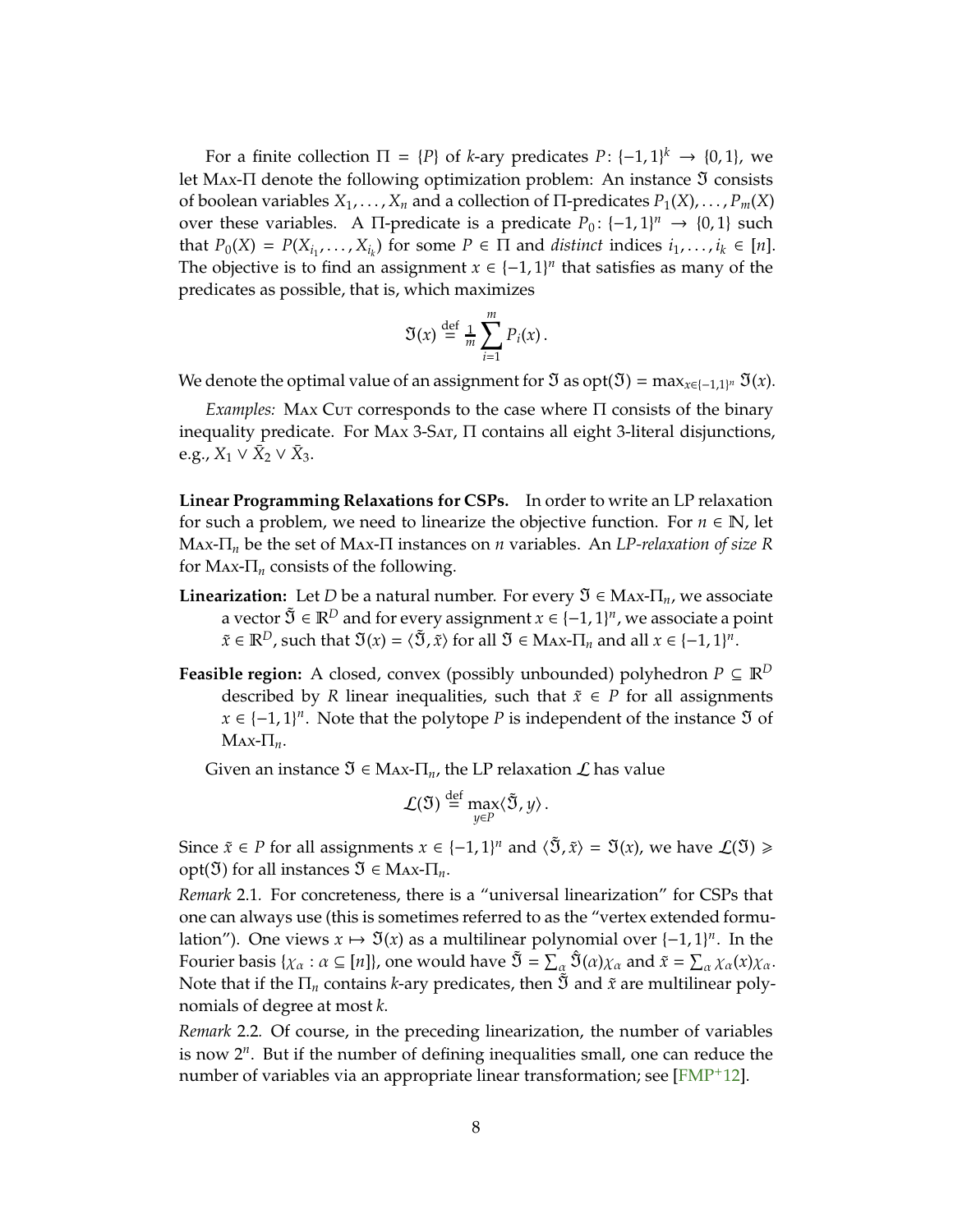<span id="page-8-2"></span>**Symmetric Linear Programs.** A symmetric LP is one for which the linearization is symmetric under any permutation of the input variables. More precisely, let us suppose  $\mathcal L$  is a linear program for MAx- $\Pi_n$  that associates to each instance  $\mathfrak I$ , a linearization  $\tilde{\mathfrak{I}} \in \mathbb{R}^D$  and to every assignment  $x \in \{-1,1\}^n$  a point  $\tilde{x} \in \mathbb{R}^D$ .

Let Sym(*n*) denote the symmetric group on {1, 2, . . . , *n*}. Note that Sym(*n*) acts naturally on elements  $x \in \mathbb{R}^n$  by permutation of the coordinates. Specifically, for a permutation  $\sigma \in \text{Sym}(n)$  and  $x \in \{-1, 1\}^n$ , let  $\sigma x = (x_{\sigma(1)}, x_{\sigma(2)}, \ldots, x_{\sigma(n)})$ . This action extends to an action of  $Sym(n)$  on functions  $f : (-1, 1]^n \to \mathbb{R}$  by defining  $\sigma f(x) = f(\sigma x)$  for  $\sigma \in \text{Sym}(n)$ .

We say that the linear program  $\mathcal L$  is *symmetric* if the following holds: For every permutation  $\sigma \in \text{Sym}(n)$ , there exists a corresponding permutation  $\tilde{\sigma} \in \text{Sym}(D)$ such that for every assignment  $x \in \{-1, 1\}^n$ ,

$$
\widetilde{\sigma x}=\widetilde{\sigma}\widetilde{x}\,,
$$

and the feasible region  $P \subset \mathbb{R}^D$  remains invariant under the permutation  $\tilde{\sigma}$  of coordinates, i.e.,

 $\tilde{\sigma}P = P$ .

To the best of our knowledge, all linear and semidefinite programming relaxations designed for approximating max-CSP problems have been symmetric relaxations. In general, assymetric relaxatiosn could be much more powerful as demonstrated by Kaibel et al. [\[KPT10\]](#page-23-8) who show that asymmetric LPs can be superpolynomially smaller than symmetric LPs for optimizing over log *n*-sized partial matchings.

 $(c, s)$ **-approximation.** For  $c > s \ge 0$ , we say that a linear programming relaxation *L* for MAx-Π<sub>*n*</sub> is a (*c*,*s*)-approximation if  $L(ℑ) ≤ c$  for all instances  $ℑ ∈ Max-T<sub>n</sub>$ with opt( $\mathfrak{I}$ )  $\leq$  *s*. We also say that  $\mathcal L$  achieves an  $\alpha$ -factor approximation if  $\mathcal L(\mathfrak{I})$   $\leq$  $\alpha$  opt( $\mathfrak{I}$ ) for all  $\mathfrak{I} \in \text{Max-}\Pi_n$ .

The following theorem is inspired by Yannakakis's characterization of exact linear programming relaxations. It appears in similar form in previous works [\[Pas12\]](#page-24-7) and [\[BFPS12,](#page-22-1) Thm. 1]. For simplicity, we specialize it here for constraint satisfaction problems.

<span id="page-8-0"></span>**Theorem 2.3.** *For every c*, $s \in [0, 1]$ *, there exists an LP relaxation of size at most R that achieves a* (*c*,*s*)*-approximation for* Max-Π*<sup>n</sup>* if and only if *there exist non-negative*  $f$ unctions  $q_1, \ldots, q_R \colon \{-1, 1\}^n \to \mathbb{R}_{\geqslant 0}$  such that for every instance  $\mathfrak{I} \in \mathrm{Max} \text{-} \Pi_n$  with opt(ℑ) <sup>6</sup> *s, the function c* − ℑ *is a nonnegative combination of the functions q*1, . . . , *<sup>q</sup><sup>R</sup> and* 1*, i.e.*

<span id="page-8-1"></span>
$$
c - \mathfrak{I} \in \left\{ \lambda_0 + \sum_{i=1}^R \lambda_i q_i \mid \lambda_0, \lambda_1, \dots, \lambda_R \ge 0 \right\}.
$$
 (2.1)

*Moreover, if the LP relaxation is symmetric then there exist nonnegative functions*  $q_1, \ldots, q_R: \{-1, 1\}^n \to \mathbb{R}_{\geqslant 0}$  witnessing [\(2.1\)](#page-8-1) and such that  $\{q_1, \ldots, q_R\}$  is closed under *the action of* Sym(*n*)*.*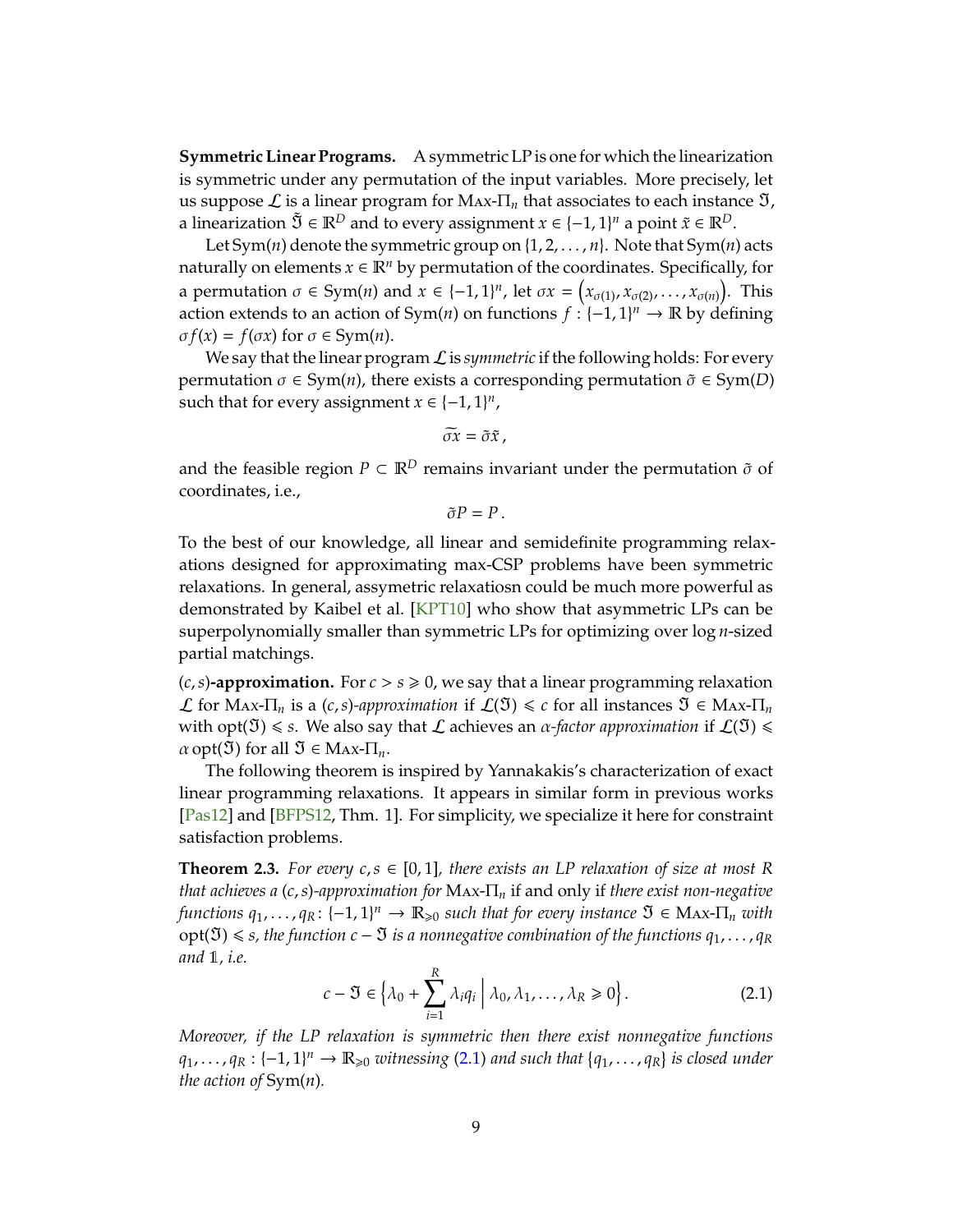<span id="page-9-0"></span>*Proof.* First, we prove that the existence of an LP relaxation of size *R* yields a representation of the form [\(2.1\)](#page-8-1). Consider a natural number *D* and linearizations  $\tilde{\mathfrak{I}}, \tilde{x} \in \mathbb{R}^D$  for every  $\mathfrak{I} \in \mathcal{M}$  and  $x \in \{-1, 1\}^n$ . Let  $P \subseteq \mathbb{R}^D$  be specified by *R* linear inequalities  $\langle A_i, y \rangle \leq b_i$ , and such that  $\tilde{x} \in P$  for every  $x \in \{-1, 1\}^n$ . We define the function  $q_i : \{-1, 1\}^n \to \mathbb{R}_+$  by  $q_i(x) = b_i - \langle A_i, \tilde{x} \rangle$ .

Consider now any instance  $\Im$  with opt( $\Im$ )  $\leq$  *s*. By assumption, we have  $\mathcal{L}(\mathfrak{I}) \leq c$ , meaning that *c* ≥  $\langle y, \tilde{\mathfrak{I}} \rangle$  holds for all *y* ∈ *P*. Now Farkas' Lemma [\[Sch03,](#page-24-8) Corollary 5.3c] tells us that every valid linear inequality over *P* can be written as a non-negative combination of the inequalities  ${b_i - \langle A_i, y \rangle \ge 0 : i = 1, 2, ..., R}$ , and the inequality  $1 \ge 0$ . This yields the existence of non-negative numbers  $\{\lambda_i\}$ such that  $c - \langle y, \tilde{S} \rangle = \lambda_0 + \sum_{i=1}^R \lambda_i (b_i - \langle A_i, y \rangle)$  holds for all  $y \in P$ .

In particular, this holds for every  $\tilde{x}$ , where  $x \in \{-1,1\}^n$ . Now, a defining property of the linearization is that  $\langle \tilde{x}, \tilde{\mathfrak{B}} \rangle = \mathfrak{I}(x)$  for every  $x \in \{-1, 1\}^n$ . Thus we have arrived at a representation of the form  $(2.1)$ .

We now show the reverse implication. Consider functions {*qi*} satisfying [\(2.1\)](#page-8-1). We will let  $D = 2^n$  and the *D*-dimensional Hilbert space for our linearization will be  $L^2([-1, 1]^n)$ , which we identify with the linear span of the Fourier characters  $\{\chi_{\alpha} : \alpha \subseteq [n]\}.$  We use the linearization appearing in [Remark 2.1.](#page-7-0) We may think of each  $q_i$  as lying in  $L^2([-1, 1]^n)$ . Define a polyhedron  $P \subseteq L^2([-1, 1]^n)$  by *P* = {*y* ∈ *L*<sup>2</sup>({−1, 1}<sup>*n*</sup>) :  $\langle y, q_i \rangle \ge 0, i = 1, ..., R$ }. This yields an LP of size at most *R* since  $\langle \tilde{x}, q_i \rangle = q_i(x) \ge 0$  for every *i* and  $x \in \{-1, 1\}^n$ . Now [\(2.1\)](#page-8-1) tells us that whenever  $opt(\mathfrak{I}) \leq s$ , the inequality  $\langle y, \mathfrak{I} \rangle \leq c$  is valid over *P*, implying that  $\mathcal{L}(\mathfrak{I}) \leq c$ . Thus our LP is a  $(c, s)$ -approximation.

Finally, suppose the LP relaxation is symmetric. By definition, for every  $\sigma \in \text{Sym}(n)$ , there exists a  $\tilde{\sigma} \in \text{Sym}(D)$  such that  $\tilde{\sigma} \tilde{x} = \tilde{\sigma} \tilde{x}$  for all  $x \in \{-1, 1\}^n$ and the polytope *P* is invariant under the action of  $\tilde{\sigma}$ . We may assume that *P* is full-dimensional, and moreover that the facet-defining inequalities  $\langle A_i, y \rangle \leq b_i$ are normalized so that  $||A_i||_2 = 1$ .

Consider an inequality of  $\langle A_i, y \rangle \le b_i$  of the polyhedron *P* and the corresponding function  $q_i : \{-1, 1\}^n \to \mathbb{R}$  defined by  $q_i(x) = b_i - \langle A_i, \tilde{x} \rangle$ . Since *P* is invariant under the action of  $\tilde{\sigma}$ , the faces of *P* are mapped to each other by the permutation  $\tilde{\sigma}$ . Now by our choice of normalization  $||A_i||_2 = 1$  for  $i = 1, 2, ..., R$ , the facet-defining inequality  $\langle A_i, \tilde{\sigma} y \rangle \leq b_i$  is the same as  $\langle A_j, y \rangle \leq b_j$  for some  $j \in \{1, 2, ..., R\}$ . Hence for all  $x \in \{-1, 1\}^n$ ,  $q_i(\sigma x) = b_i - \langle A_i, \tilde{\sigma} \tilde{x} \rangle = b_j - \langle A_j, \tilde{x} \rangle = q_j(x)$ . This implies that one can choose the family  $Q = \{q_1, \ldots, q_R\}$  of functions to be invariant under the action of Sym(*n*).

**A communication model.** The characterization in [Theorem 2.3](#page-8-0) has an illustrative interpretation as a two-party, one-way communication complexity problem: Alice's input is a Max- $\Pi$  instance  $\mathfrak I$  with  $opt(\mathfrak I) \leq s$ . Bob's input is an assignment *x* ∈ {-1, 1}<sup>*n*</sup>. Their goal is to compute the value  $\mathfrak{I}(x)$  in expectation. To this end, Alice sends Bob a randomized message containing at most *L* bits. Given the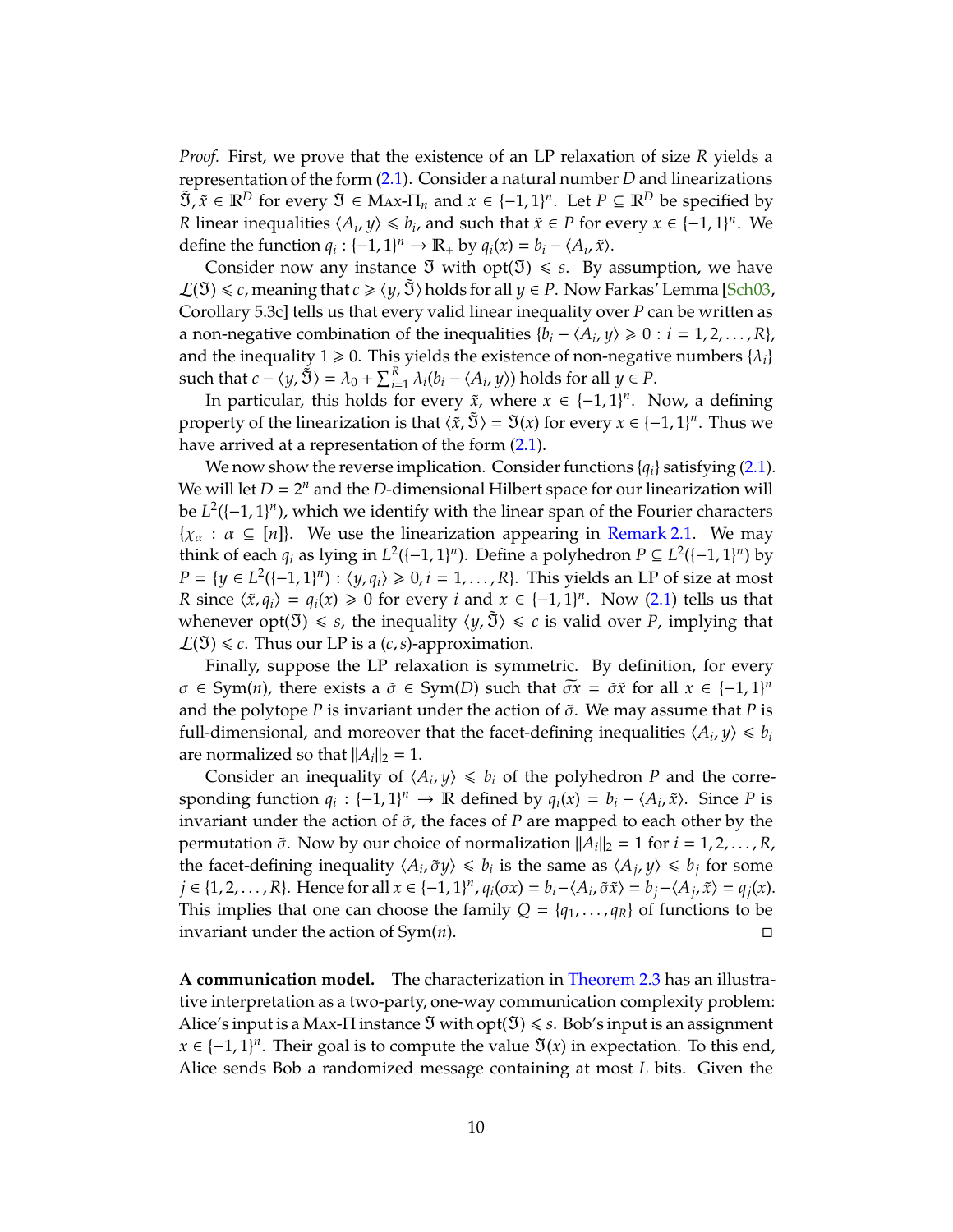<span id="page-10-1"></span>message Bob outputs deterministically a number  $v$  such that  $v \leq c$ . The protocol is correct if for every input pair  $(\mathfrak{I}, x)$ , the expected output satisfies  $\mathbb{E} v = \mathfrak{I}(x)$ (the expectation is over Alice's randomness).

An *L*-bit protocol for this communication problem yields an LP relaxation of size 2*<sup>L</sup>* : If Bob outputs a value *v*(*x*, *i*) based on message *i* from Alice, then define  $q_i(x) = c - v(x, i)$ . This yields  $2^L$  non-negative functions satisfying the conditions of [Theorem 2.3.](#page-8-0)

On the other hand, if there exist  $R = 2^L$  functions  $\{q_1, q_2, \ldots, q_R\}$  as in [Theorem 2.3,](#page-8-0) then by adding the constant function  $q_0$  and an appropriate  $\lambda_0 \ge 0$ , we may assume that  $\sum_{i=0}^{R} \lambda_i = 1$ , i.e. that we have a convex combination instead of a non-negative combination. This yields a strategy for Alice and Bob: Alice sends an index  $i \in \{0, 1, ..., R\}$ , drawn from a distribution depending on **①** (specified by the coefficients  $\{\lambda_i\}$ ), and then Bob outputs  $c - q_i(x) \leq c$ .

*Example:* Suppose the optimization problem is MAX Cut. In this case, Alice receives a graph  $G = (V, E)$  and Bob a cut  $S \subseteq V$ . If Alice sends Bob a uniformly random edge  $\{u, v\} \in E$  and Bob outputs the value  $|1_S(u) - 1_S(v)|$ , the result is a communication (in expectation) protocol using at most  $log_2(\frac{n}{2})$  bits of communication. In this communication protocol, the value output by Bob is always at most 1. Therefore, this corresponds to a trivial (1,*s*)-approximation for Max Cut for every *s* < 1. In any protocol achieving a less trivial approximation, Bob would have to always output numbers strictly less than 1.

A similar communication in expectation model is considered in [\[FFGT11\]](#page-23-9), where they show that the communication complexity is equal to the logarithm of the non-negative rank (up to an additive constant) of the associated slack matrix. There is an important distinction, however; their model involves communicating a slack matrix in expectation (the value  $c - \mathfrak{I}(x)$ ), while the model here deals directly with the underlying combinatorial problem (the value  $\mathfrak{I}(x)$ ).

## <span id="page-10-0"></span>**2.1 Sherali–Adams LP relaxations for CSPs**

A primary component of our approach involves leveraging known integrality gaps for the Sherali–Adams (SA) hierarchy. To that end, we now give a brief overview of Sherali–Adams LP relaxations. For a more detailed account, we refer the reader to [\[Lau03\]](#page-24-5).

A *d*-round Sherali–Adams LP relaxation for a Max-Π*<sup>n</sup>* instance will consist of variables  $\{X_S : S \subseteq [n], |S| \le d\}$  for all products of up to degree-*d* on the *n* variables. These variables  ${X<sub>S</sub> : |S| \le d}$  are to be thought of as the moments up to degree-*d* of the variables, under a purported distribution.

An important property of an SA solution  $\{X_{\mathcal{S}} : |\mathcal{S}| \leq d\}$  is that these moments agree with a set of local marginal distributions. In particular, for every set  $S \subseteq [n]$ with  $|S| \le d$  there exists a distribution  $\mu_S$  over  $\{-1, 1\}^S$  such that,

$$
\mathop{\mathbb{E}}_{x \sim \mu_S} \chi_A(x) = X_A \qquad \forall A \subseteq S.
$$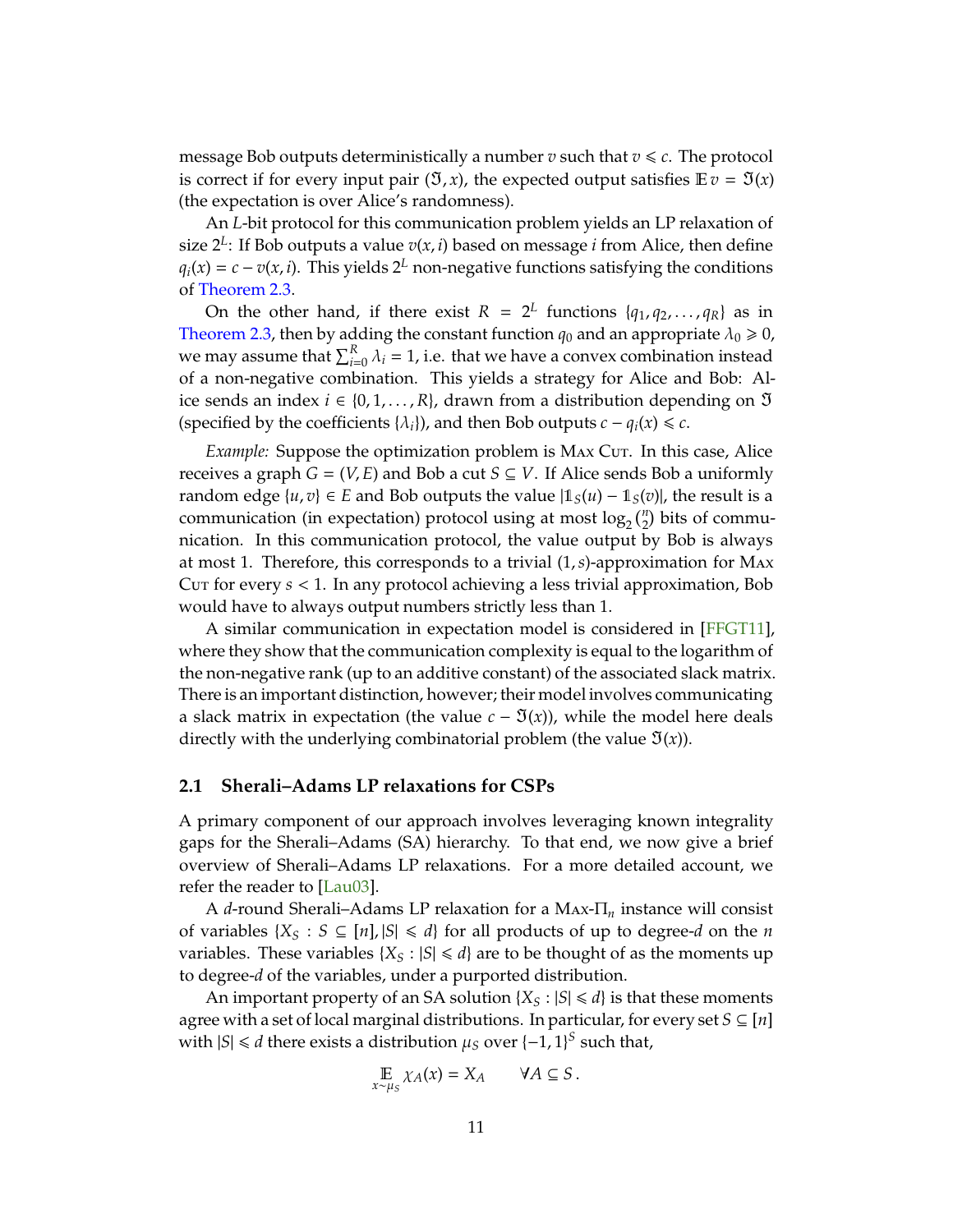In an alternate but equivalent terminology, a *d*-round SA instance can be thought of as *d-local expectation functional (d-*ℓ*.e.f.)*. Fix *n* > 1. We define a *d-local expectation functional* to be a linear functional  $\tilde{E}$  on degree-*d n*-variate multilinear polynomials such that  $\mathbb{E} \mathbb{1} = 1$  and  $\mathbb{E} P \ge 0$  for every degree-*d* multilinear polynomial *P* that is nonnegative over  $\{-1, 1\}^n$  and depends only on *d* variables. In terms of the local marginal distributions,  $\tilde{\mathbb{E}}$  : {–1, 1}<sup>n</sup> →  $\mathbb{R}$  is the unique linear functional satisfying

<span id="page-11-0"></span>
$$
\tilde{\mathbb{E}}\,\chi_{S} = \mathop{\mathbb{E}}_{x \sim \mu_{S}} \chi_{S}(x) \qquad \forall |S| \leq d, S \subseteq [n],\tag{2.2}
$$

and  $\mathbb{E}\chi_S = 0$  for  $|S| > d$ ,  $S \subseteq [n]$ .

The *d-round Sherali–Adams value* of a Max-Π*<sup>n</sup>* instance ℑ is defined as

<span id="page-11-1"></span>
$$
SA_d(\mathfrak{I}) \stackrel{\text{def}}{=} \max_{d \text{-}\ell.\epsilon.\tilde{E}} \tilde{E} \mathfrak{I}. \tag{2.3}
$$

This optimization problem can be implemented by an  $n^{O(d)}$ -sized linear programming relaxation for Max- $\Pi_n$ . (Notice that  $\tilde{E}$  is a  $\left(\sum_{i=0}^d {n \choose i}\right)$ -dimensional object.) In particular, if *d*-rounds of Sherali–Adams achieve a (*c*,*s*)-approximation for  $\text{Max-T}_{n}$ , then so do general  $n^{O(d)}$ -sized LP relaxations.

We remark that a  $d-\ell$ .e.f.  $\tilde{E}$  is a linear functional, but using self-duality of *L*<sup>2</sup>({−1, 1}<sup>*n*</sup>), we may also think of  $\tilde{\mathbb{E}}$  ∈ *L*<sup>2</sup>({−1, 1}<sup>*n*</sup>). It has the Fourier representation

$$
\tilde{\mathbb{E}} = \sum_{|\alpha| \leq d} \tilde{\mathbb{E}}(\chi_{\alpha}) \chi_{\alpha}.
$$

We will use this representation freely.

<span id="page-11-2"></span>**Lemma 2.4.** If  $\mathbb{E}$  is a d- $\ell$ .e.f. on  $L^2([-1, 1]^n)$ , then the following properties hold:

- *i* For any non-negative d-junta  $f: \{-1, 1\}^n \to \mathbb{R}_+$ , we have  $\tilde{\mathbb{E}} f \geq 0$ .
- *ii For any*  $\alpha \subseteq [n]$ , we have  $|\tilde{E} \chi_{\alpha}| \leq 1$ .
- *iii*  $\|\tilde{\mathbf{E}}\|_{\infty} \le \sum_{i=0}^{d} \binom{n}{i}$ .

*Proof.* Property (i) follows directly from the definition of a *d*- $\ell$ .e.f.. Property (ii) follows from  $(2.2)$ . Property (iii) follows from (ii) using the fact that  $\tilde{E}$  has at  $\sum_{i=0}^{d} \binom{n}{i}$  non-zero Fourier coefficients.

It might help the reader, at this point to recall [Theorem 2.3](#page-8-0) and the representation [\(2.1\)](#page-8-1). Suppose that we had such a representation where the family of functions  $\{q_i\}$  were all *d*-juntas. Fix an instance  $\mathfrak I$  and let  $\mathbb \tilde E$  denote an optimal solution to  $(2.3)$ . Applying  $\tilde{E}$  to the right-hand side of  $(2.1)$  yields

$$
\tilde{\mathbb{E}}\left[\lambda_0 + \lambda_1 q_1 + \cdots + \lambda_R q_R\right] = \lambda_0 + \sum_{i=1}^R \lambda_i \, \tilde{\mathbb{E}}\left[q_i\right] \geq 0 \,,
$$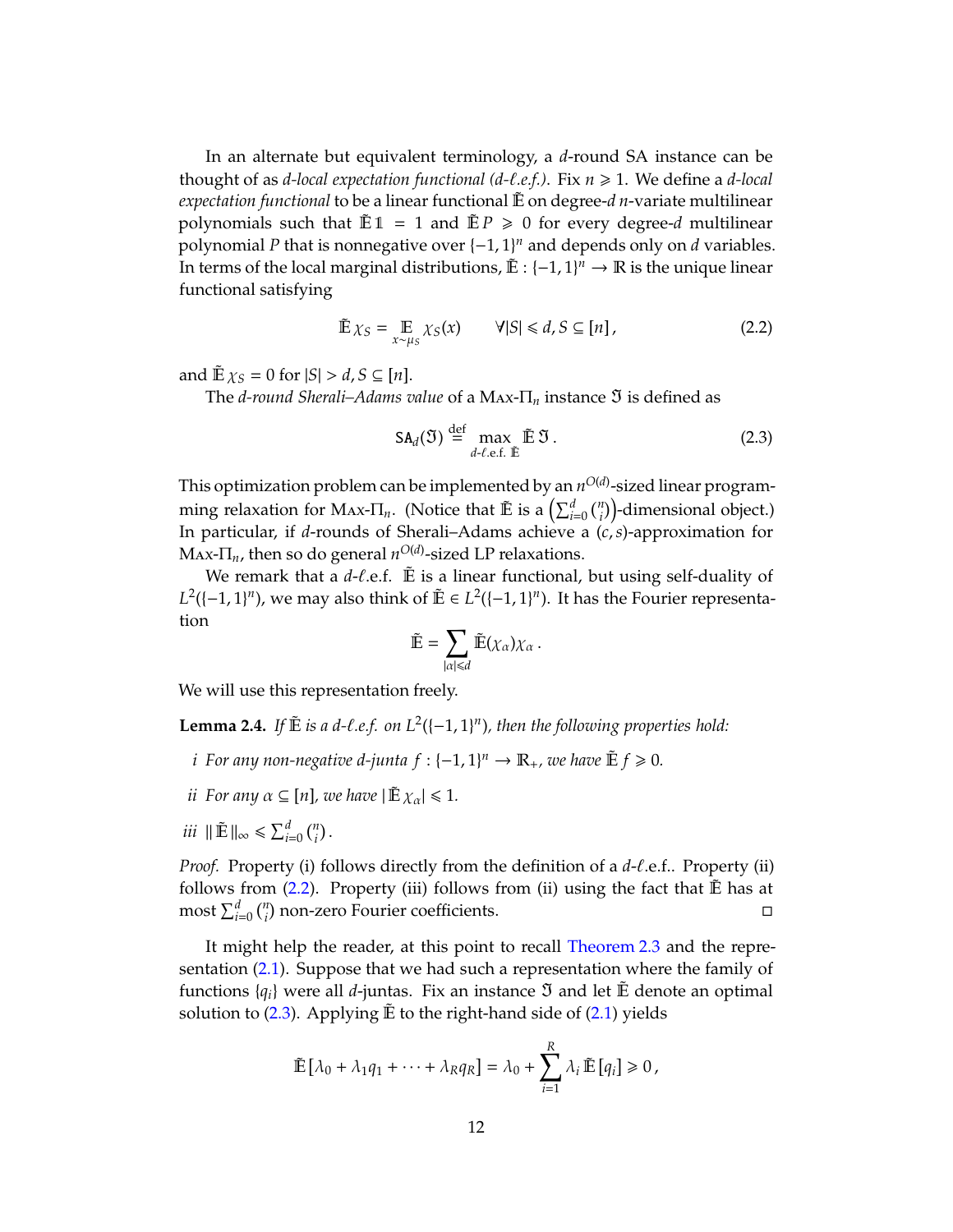<span id="page-12-3"></span>using [Lemma 2.4\(](#page-11-2)i). On the other hand, applying it to the left-hand-side yields <sup>E</sup>˜ (*c*− ℑ) <sup>=</sup> *<sup>c</sup>*−SA*d*(ℑ). Altogether, we conclude that SA*d*(ℑ) <sup>6</sup> *<sup>c</sup>*. In particular, this holds for any  $c \geq \mathcal{L}(\mathfrak{I})$ , hence  $SA_d(\mathfrak{I}) \leq \mathcal{L}(\mathfrak{I})$ , implying that in this special case (when all the *q<sup>i</sup>* functions are *d*-juntas), the Sherali–Adams relaxation is at least as good as the given LP. In general, our approach will be to *approximate* the {*qi*} functions by juntas, and then apply a variant of this reasoning.

*Remark* 2.5. Some work on Sherali–Adams relaxations for MAX Cut focus on edge variables instead of vertex variables. This includes [\[FdlVKM07,](#page-23-4) [CMM09\]](#page-23-5). In those papers, the *d*-round Sherali–Adams relaxation consists of variables  ${X_S : S ⊆ \binom{[n]}{2}, |S| ≤ d}$  for every subset of *d* edges in the complete graph. Since their base polytope also includes triangle inequalities, any  $\binom{d}{2}$ -round Sherali-Adams solution with edge variables can be converted to a *d*-round solution for vertex variables. One should observe that the *d*-round vertex relaxation is at least as strong as the *d*-round edge relaxation.

Moreover, both papers [\[FdlVKM07,](#page-23-4) [CMM09\]](#page-23-5) actually prove a lower bound against the *d*-round vertex version and then argue that this yields a lower bound for the weaker edge relaxation. For general max-CSPs, the vertex version is arguably the canonical relaxation, and it is perhaps misguided to consider the edge version even for MAx Cut. In [\[Sch08\]](#page-24-6) (which studies general CSPs), the more natural vertex version is considered.

A major benefit of the "extended formulation" model to which our results apply is that the edge/vertex relaxation distinctions are not relevant; in fact no specific meaning is ascribed to the variables of the LP. All that matters is the number of defining inequalities.

# <span id="page-12-0"></span>**3 Sherali–Adams and general LPs**

Our main theorem is that general LP relaxations are no more powerful than Sherali–Adams relaxations (in the polynomial-size regime).

<span id="page-12-1"></span>**Theorem 3.1** (Main). *Fix a positive number*  $d \in \mathbb{N}$ *, and a sequence of k-ary CSPs* {Max-Π*n*}*, with k* <sup>6</sup> *d. Suppose that the d-round Sherali–Adams relaxation cannot achieve a* (*c*,*s*)*-approximation for* Max-Π*<sup>n</sup> for every n. Then no sequence of LP relaxations of size at most nd*/<sup>2</sup> *can achieve a* (*c*,*s*)*-approximation for* Max-Π*<sup>n</sup> for every n.*

We prove the following result for super-polynomial sized linear programs in [Section 3.3.](#page-15-0)

<span id="page-12-2"></span>**Theorem 3.2.** *Consider a function*  $f : \mathbb{N} \to \mathbb{N}$ *. Suppose that the*  $f(n)$ *-round Sherali– Adams relaxation cannot achieve a* (*c*,*s*)*-approximation for* Max-Π*n. Then for all su*ffi*ciently large n, no LP relaxation of size at most nf*(*n*) 2 *can achieve a* (*c*,*s*)*-approximation for*  $\text{Max-}\Pi_N$ *, where*  $N \leq n^{10f(n)}$ *.*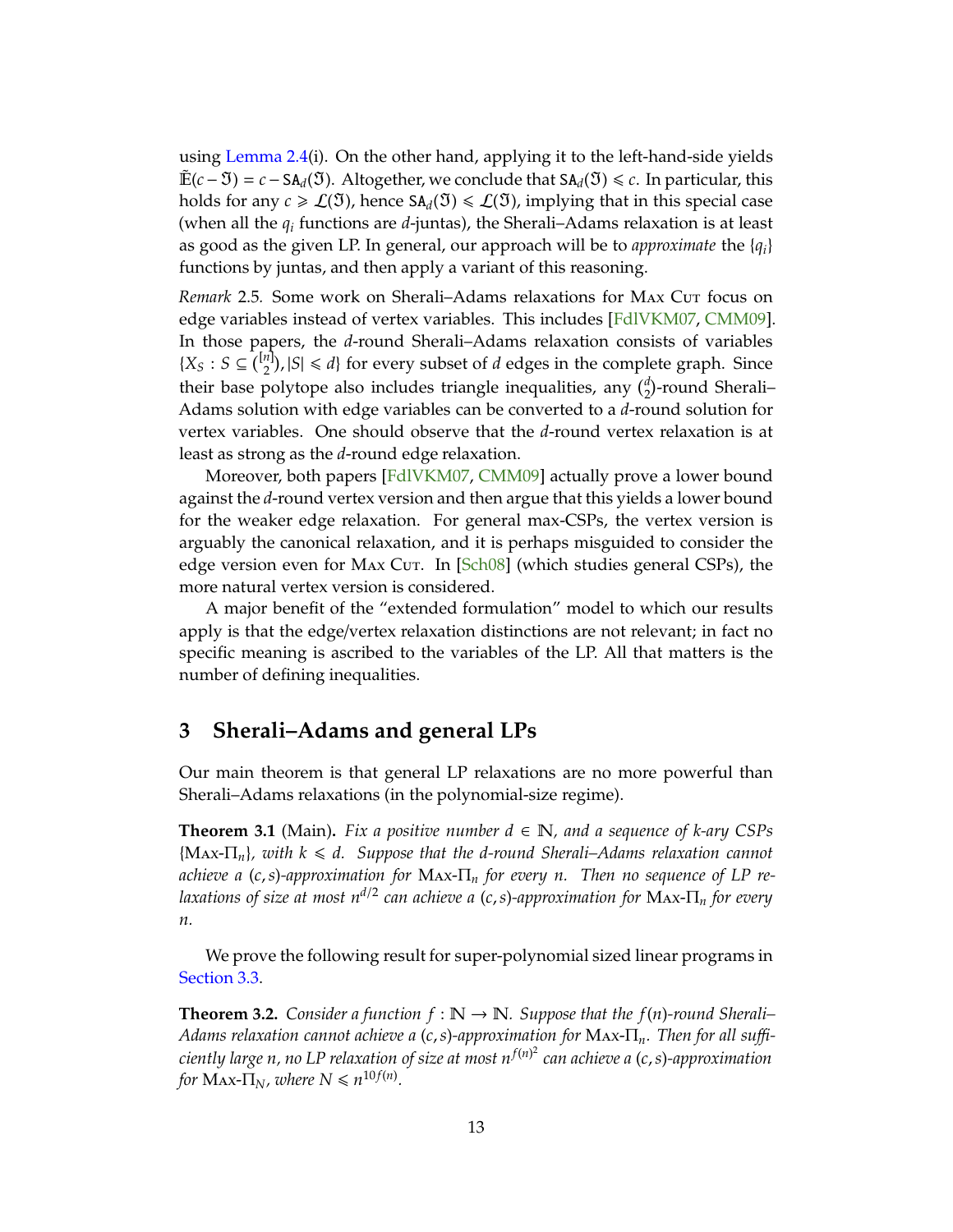<span id="page-13-4"></span>In particular, by choosing  $f(n) \asymp n^{\varepsilon}$  for  $\varepsilon > 0$ , and  $n \asymp ((\log N)/(\log \log N))^{1/\varepsilon}$ , known Sherali-Adams gaps for MAx Cut [\[CMM09\]](#page-23-5) and MAx 2-SAT, MAx 3-SAT [\[Sch08\]](#page-24-6) imply the same integrality gaps for LPs of size  $n^{o(\frac{\log n}{\log \log n})}$ .

## <span id="page-13-0"></span>**3.1 High-entropy distributions vs. juntas**

Our first goal is to observe the following consequence of Chang's Lemma [\[Cha02\]](#page-23-10) (and, specifically, the proof in [\[IMR14\]](#page-23-11)).

<span id="page-13-1"></span>**Lemma 3.3.** Let  $q$ : {−1, 1}<sup>n</sup> →  $\mathbb{R}_{\geqslant 0}$  be a density and let  $\mu_q$  denote the corresponding *measure on*  $\{-1, 1\}$ <sup>*n*</sup>. If  $\mu_q$  has entropy at least n − *t* for some  $t \le n$ , then for every  $1 \le d \le n$  and  $\gamma > 0$ , there exists a set  $J \subseteq [n]$  with

<span id="page-13-2"></span>
$$
|J| \le \frac{2td}{\gamma^2} \tag{3.1}
$$

*such that for all subsets*  $\alpha \nsubseteq I$  with  $|\alpha| \le d$ , we have  $|\hat{q}(\alpha)| \le \gamma$ .

*Proof.* Consider some  $\gamma > 0$  and let  $S = \{|\alpha| \le d : |\hat{q}(\alpha)| > \gamma\}$ . Let  $S' \subseteq S$  denote a maximal set of linearly independent elements over F *n*  $n/2$ . In [\[IMR14\]](#page-23-11), it is proved that  $|S'| \leq 2\gamma^{-2}t$ . Let  $J = \bigcup_{\alpha \in S'} \alpha$  so that  $|J| \leq 2d\gamma^{-2}$ *t*. □

*Remark* 3.4*.* The claim in [\[IMR14\]](#page-23-11) (namely Lemma 2 in [\[IMR14\]](#page-23-11)) is only stated for a  $q = (2^n / |A|) \mathbf{1}_A$  that is the (scaled) characteristic function of a subset  $A \subseteq \{-1, 1\}^n$ , but the proof only uses the entropy of *q*. A formal statement with a somewhat different proof can be found in [\[LRS15,](#page-24-3) §7].

**Discussion of [Lemma 3.3.](#page-13-1)** It is interesting to note examples for which [Lemma 3.3](#page-13-1) cannot be improved much. First, suppose that *n* is odd, and consider the density coming from majority on *n* bits:

<span id="page-13-3"></span>
$$
q(x) = 2 \cdot \mathbf{1}_{\{x_1 + \dots + x_n > 0\}} \,. \tag{3.2}
$$

The corresponding measure  $\mu_q$  has entropy  $n - 1$ . In this case, we have  $|\hat{q}(\alpha)| \approx$  $n^{-d/2}$  for  $|\alpha| = d$ , *d* odd, and  $d \ll \sqrt{n}$ . Thus [\(3.1\)](#page-13-2) is essentially tight for  $t = d = 1$ .

Consider the task of obtaining  $|J| = n^{1-\delta}$  and  $\gamma = n^{-\omega(1)}$ , for some  $\delta > 0$ . This is the interesting range of parameters in the next section. For the majority density [\(3.2\)](#page-13-3), this is clearly impossible in light of our discussion. On the other hand, if one could obtain a rate of decay of the form  $n^{-c(d)}$ , with  $c(d) \to \infty$  as  $d \to \infty$  on the non-junta low-degree Fourier coefficients, then one could improve our main theorem (see  $(3.7)$ ).

Unfortunately, the next example shows that this is impossible. Let  $k, n \in \mathbb{N}$ be such that *k* divides *n*, and partition  $\{1, 2, ..., n\} = B_1 \cup B_2 \cup \cdots \cup B_{n/k}$  into  $n/k$ disjoint blocks, each of size *k*. Consider the density

$$
q(x) = \frac{k2^k}{n} \sum_{i=1}^{n/k} \mathbf{1}_{\{x_j = 1 \forall j \in B_i\}}.
$$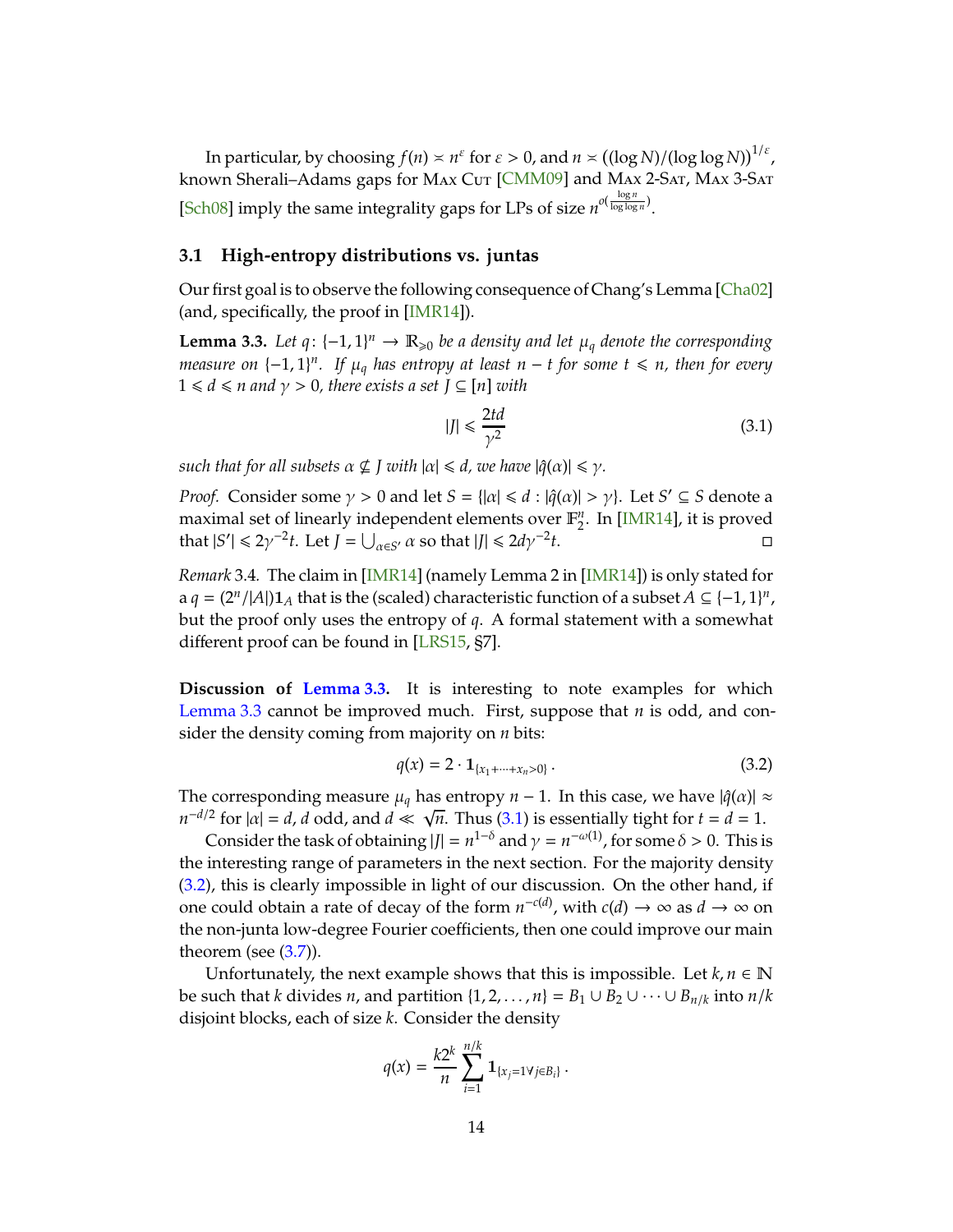<span id="page-14-4"></span>This function has a transitive symmetry, and thus for  $k = o(n)$ , does not admit an interesting junta set of size  $o(n)$ . On the other hand for any  $\alpha \subseteq B_i$ , we have

$$
|\hat{q}(\alpha)| = |\langle q, \chi_{\alpha} \rangle| = \frac{k}{n} 2^{k - |\alpha|}.
$$

If we put  $k = \sqrt{n}$ , then we do not have an appreciable decay of the form  $n^{-c(d)}$ with  $c(d) \rightarrow \infty$  as  $d \rightarrow \infty$ .

But not all hope is lost: It is plainly clear that *q* can be approximated by a *nonnegative combination of non-negative k-juntas.* Furthermore, an approximation of this form would be just as good for us in the arguments that follow. Thus another possible direction for improving our lower bounds significantly would be to prove a variant of [Lemma 3.3](#page-13-1) using an approximation by convex combinations of non-negative juntas, such that one achieves a strong form of decay on the Fourier coefficients.

Some improvement is possible in this case: In the setting of [Lemma 3.3,](#page-13-1) one can achieve a non-negative combination of *k*-juntas with  $k = O(t d/\gamma)$  (as opposed to  $\gamma^2$ ); see [\[LRS15,](#page-24-3) §7]. But this approach too reaches a bottleneck: Suppose that *m* divides *n* and partition  $[n] = S_1 ∪ S_2 ∪ · · · ∪ S_n/m$  where  $|S_i| = m$ . Consider functions of the form  $q(x) = f(x_{S_1}(x), x_{S_2}(x), \ldots, x_{S_{n/m}}(x))$  where  $x_S(x) = \prod_{i \in S} x_i$ is the corresponding Fourier character and  $f : \{-1,1\}^{n/m} \to \mathbb{R}_{\geqslant 0}$  is a function. The effect of this operation is to lift the low-degree Fourier coefficients of *f* to higher-degree coefficients of *q*, cutting off the hope for a strong form of decay. For instance, if  $m = \sqrt{n}$  and  $\overrightarrow{f}$  is the majority density on  $n/m = \sqrt{n}$  bits (as in  $(3.2)$ .

#### <span id="page-14-0"></span>**3.2 Random restrictions**

We first recall the following standard estimates (see, e.g., [\[McD98\]](#page-24-9)). Suppose  $X_1, \ldots, X_n$  are i.i.d {0, 1} random variables with  $\mathbb{E}[X_i] = p$ . Then,

<span id="page-14-1"></span>
$$
\mathbb{P}\left(\sum_{i=1}^{n} X_i \geqslant \frac{pn}{2}\right) \geqslant 1 - e^{-pn/8} \,. \tag{3.3}
$$

Furthermore,

<span id="page-14-2"></span>
$$
\mathbb{P}\left(\sum_{i=1}^{n} X_i \geq t\right) \leq \sum_{S \in {n \choose t}} \mathbb{P}\left(\sum_{i \in S} X_i = t\right) \leq {n \choose t} \cdot p^t \leq (pn)^t \tag{3.4}
$$

<span id="page-14-3"></span>**Lemma 3.5.** *For any*  $d \in \mathbb{N}$ *, the following holds. Let Q be a collection of densities q*: {-1, 1}<sup>n</sup> →  $\mathbb{R}_{\geq 0}$  such that the corresponding measures  $\mu_q$  have entropy at least n – *t*. *If*  $|Q| \le n^{d/2}$ , then for all integers m with  $3 \le m \le n/4$ , there exists a set  $S \subseteq [n]$  such *that*

$$
-|S|=m
$$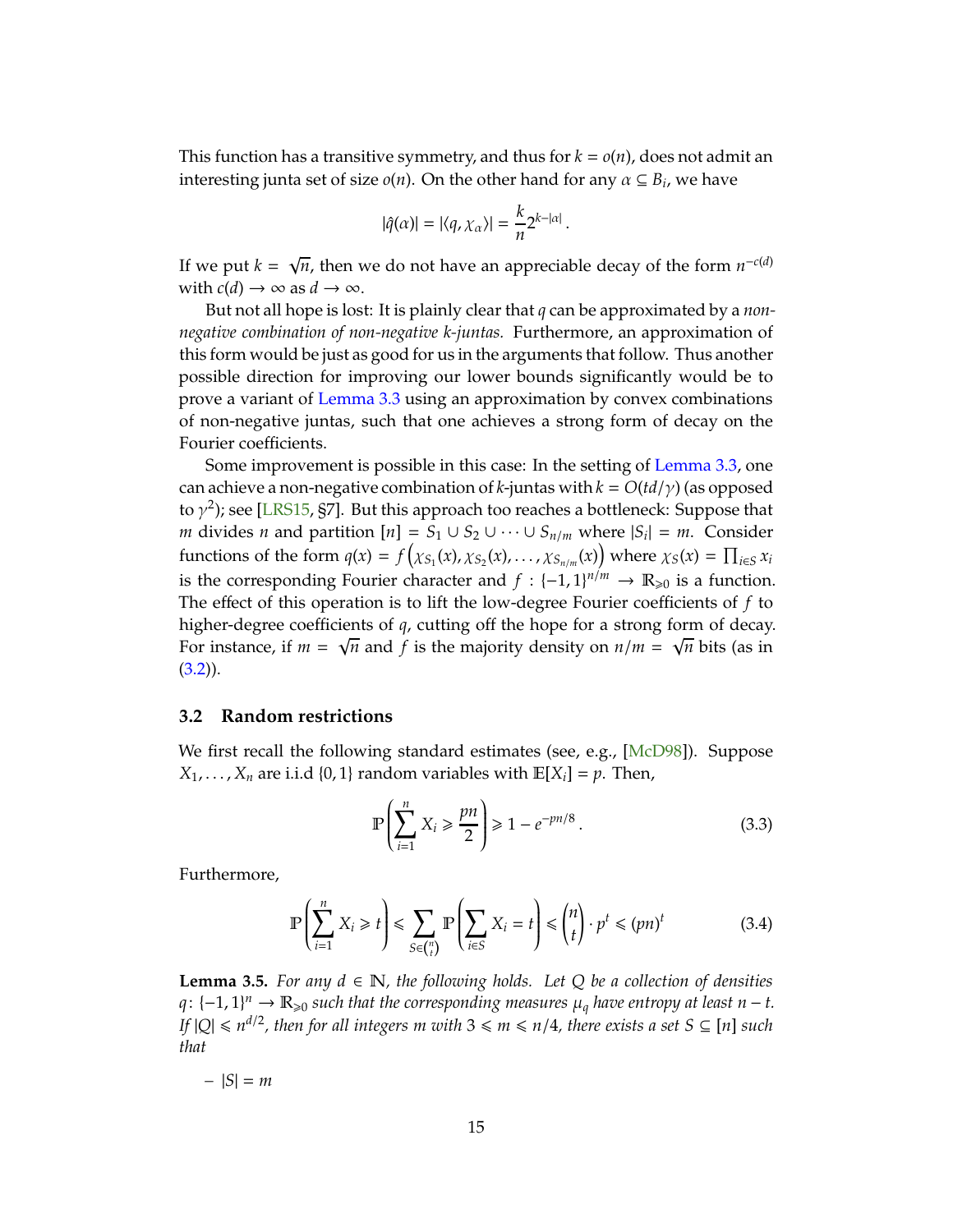*– For each q* ∈ *Q, there exists a set of at most d coordinates J*(*q*) ⊆ *S such that under the distribution* µ*q, all d-wise correlations in S* − *J*(*q*) *are small. Quantitatively, we have*

$$
|\hat{q}(\alpha)| \leq \left(\frac{16mtd}{\sqrt{n}}\right)^{1/2} \qquad \forall \alpha \subseteq S, \alpha \not\subseteq J(q), |\alpha| \leq d
$$

*Proof.* We will sample the set  $S \subseteq [n]$  by including each element independently with probability  $2m/n$ , then argue that with non-zero probability, both the conditions on *S* hold.

First, by [\(3.3\)](#page-14-1), we have  $|S| \ge m$  with probability at least  $1 - e^{-m/4} > 1/2$ .

Fix  $\gamma = \left(\frac{16mtd}{\sqrt{n}}\right)$  $\sqrt{\frac{1}{2}}$ . By [Lemma 3.3,](#page-13-1) for each  $q \in Q$  there exists a set  $J'(q)$  of at  $\text{most } \frac{2td}{\gamma^2} \leqslant \frac{\sqrt{n}}{8m}$  $\frac{\mathsf{Y}^n}{8m}$  coordinates such that for all subsets  $\alpha \nsubseteq J'(q)$  with  $|\alpha| \leq d$ , we have  $|\hat{q}(\alpha)| \leq \gamma$ .

The set *J*(*q*) for a distribution *q* is given by *J*(*q*) = *J*'(*q*)  $\cap$  *S*. By [\(3.4\)](#page-14-2), we can write

$$
\mathbb{P}\left[|J'(q) \cap S| \ge d\right] \le \left(\frac{2m}{n} \cdot |J'(q)|\right)^d \le \left(\frac{2m}{n} \cdot \frac{\sqrt{n}}{8m}\right)^d \le \frac{1}{4^d n^{d/2}}.
$$

The existence of the set *S* follows by taking a union bound over all the  $|Q| \le n^{d/2}$ densities in the family Q. Note that we have concluded with  $|S| \ge m$ , but we can remove some elements from *S* to achieve  $|S| = m$ .

## <span id="page-15-0"></span>**3.3 Proof of Main Theorem**

In this subsection, we will prove [Theorem 3.1](#page-12-1) and [Theorem 3.2.](#page-12-2) Let  $m \le n$  be parameters  $m, n \in \mathbb{N}$  to be chosen later. Consider an instance  $\mathfrak{I}_0$  of MAx- $\Pi_m$ . Recalling [\(2.3\)](#page-11-1), let  $\mathbb{\tilde{E}}$  be a corresponding optimal *d*-*ℓ*.e.f., i.e. such that  $\mathbb{\tilde{E}}[\mathfrak{I}_0]$  =  $SA_d(\mathfrak{I}_0)$ .

Suppose that  $\mathcal{L}$  is an LP relaxation of size at most  $R \leq n^{d/2}$  for Max- $\Pi_n$ . Our goal is to show that there exists an instance  $\mathfrak I$  that is a "shift" of  $\mathfrak I_0$ , and a value  $\varepsilon_n > 0$  such that  $\mathcal{L}(\mathfrak{I}) \geq \mathsf{SA}_d(\mathfrak{I}_0) - \varepsilon_n$ , with  $\varepsilon_n \to 0$  as  $n \to \infty$ . By "shift," we mean a planting of the instance  $\mathfrak{I}_0$  on some subset of the variables  $\{1, 2, \ldots, n\}$ . Since opt( $\mathfrak{I}$ ) = opt( $\mathfrak{I}_0$ ), we will conclude our proof by taking  $\varepsilon_n \to 0$ .

By [Theorem 2.3,](#page-8-0) there are densities  $q_1, q_2, \ldots, q_R : \{-1, 1\}^n \to \mathbb{R}_{\geq 0}$  such that for every  $\text{Max-}\Pi_n$  instance  $\mathfrak{I}$ , we have

<span id="page-15-1"></span>
$$
\mathcal{L}(\mathfrak{I}) - \mathfrak{I} = \lambda_0(\mathfrak{I}) + \sum_{i=1}^R \lambda_i(\mathfrak{I}) q_i, \qquad (3.5)
$$

for some non-negative numbers  $\lambda_i(\mathfrak{I})$  depending on  $\mathfrak{I}$ . For some  $t \geq 0$  to be chosen later, let

$$
Q_t = \{1 \le i \le R : ||q_i||_{\infty} \le 2^t\}.
$$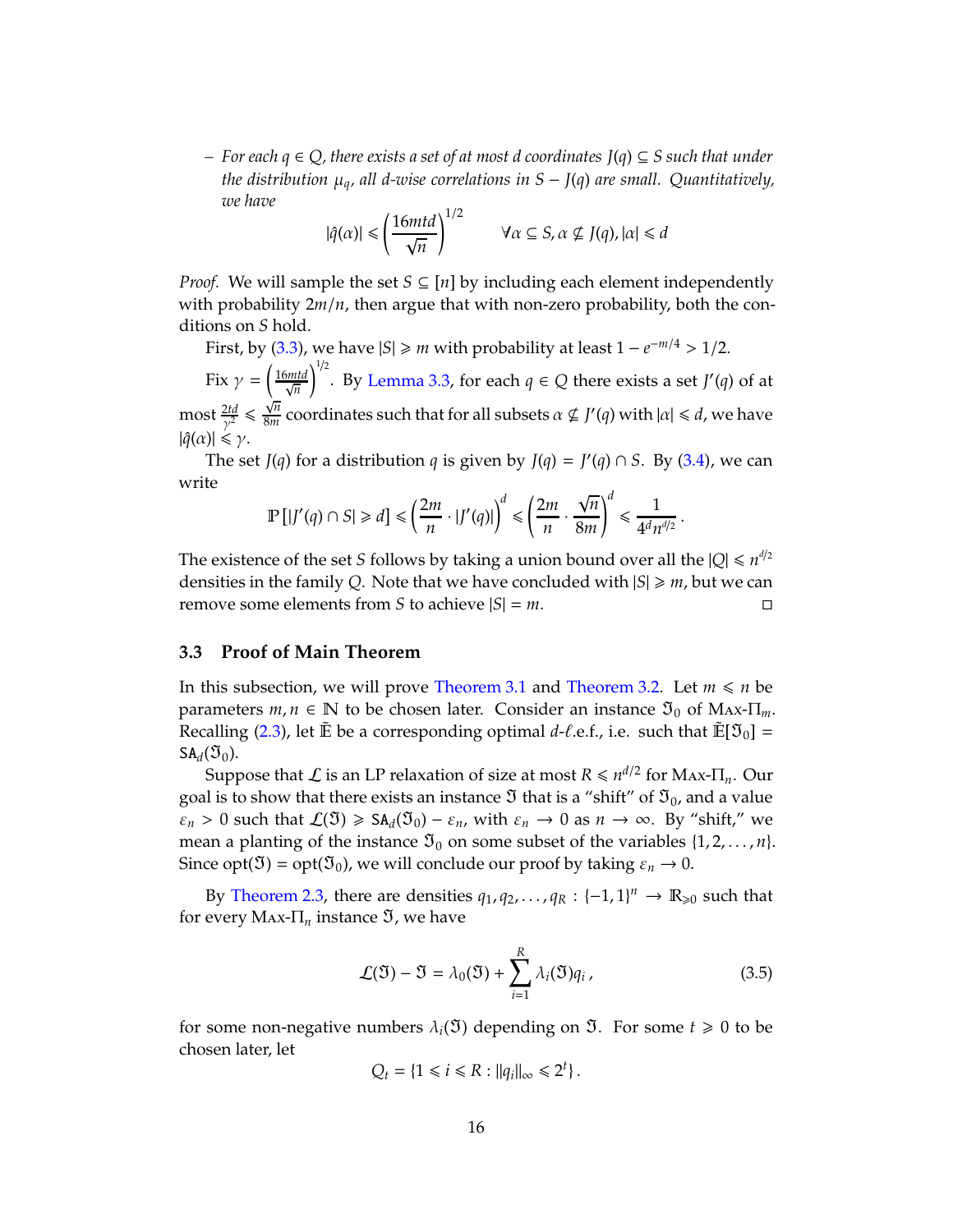Observing that the left-hand side of  $(3.5)$  is pointwise at most 1, for any  $i \notin Q_t$ , we must have  $\lambda_i(\mathfrak{I}) \leq 2^{-t}$  for every instance  $\mathfrak{I}$ . At this point, one should also observe that  $\sum_{i=0}^{R} \lambda_i(\mathfrak{I}) \leq 1$  by taking expectations over both sides of [\(3.5\)](#page-15-1).

If  $i \in Q_t$ , then since  $||q_i||_{\infty} \le 2^t$ , we can lower bound the entropy of  $\mu_{q_i}$  as follows,

$$
H(\mu_{q_i}) = \sum_{x \in \{-1,1\}^n} \frac{q_i(x)}{2^n} \log \frac{2^n}{q_i(x)} \ge \left(\sum_{x \in \{-1,1\}^n} \frac{q_i(x)}{2^n}\right) \cdot \log \frac{2^n}{||q_i||_{\infty}} = \log \frac{2^n}{||q_i||_{\infty}} \ge n-t\,.
$$

Apply [Lemma 3.5](#page-14-3) to the set of densities with index in  $Q_t$ , and let  $S \subseteq [n]$  with  $|S| = m$  be the subset whose existence is guaranteed. Let  $\mathfrak{I}_S$  denote the instance  $\mathfrak{I}_0$  planted on the subset *S*, and similarly let  $\mathbb{E}_S$  be the Sherali–Adams functional  $\tilde{E}$  planted on *S*. Equation [\(3.5\)](#page-15-1) gives us a representation of the form

<span id="page-16-1"></span>
$$
\mathcal{L}(\mathfrak{I}_S) - \mathfrak{I}_S = \lambda_0(\mathfrak{I}_S) + \sum_{i=1}^R \lambda_i(\mathfrak{I}_S) q_i,
$$
 (3.6)

For each  $i \in Q_t$ , let  $q_i^S$  $S_i = \sum_{\alpha \subseteq S} \hat{q}_i(\alpha) \chi_\alpha$ . Observe that  $q_i^S$  $\frac{5}{i}$  is the conditional density on the variables in *S* (equivalently, we obtain  $q_i^S$  $\frac{5}{i}$  by averaging over all variables outside *S*). By our application of [Lemma 3.5,](#page-14-3) we can write  $q_i^S$  $i^S = \tilde{q}_i^S$  $\frac{s}{i} + e_i$ where  $\tilde{q}^S_i$  $S_i^S = \sum_{\alpha \subseteq J(q_i) \cap S} \hat{q}_i(\alpha) \chi_\alpha$  is a non-negative *d*-junta and  $|\hat{e}_i(\alpha)| \leqslant \left(\frac{16mtd}{\sqrt{n}}\right)^{1/2}$  $1/2$ for all  $|\alpha| \le d$ .

Using the fact that  $\tilde{\mathbb{E}}_S$  only depends on variables in *S*, we have  $\tilde{\mathbb{E}}_S(q_i) = \tilde{\mathbb{E}}_S(q_i^S)$ *i* ) for all  $i \in Q_t$ . Also observe that for  $i \notin Q_t$ , we have  $|\tilde{\mathbb{E}}_S(q_i)| \leq ||\tilde{\mathbb{E}}_S||_{\infty} \leq (m \choose d)$ , first using  $\mathbb{E} q_i = 1$  and then using property (iii) of [Lemma 2.4.](#page-11-2) Now we apply  $\tilde{\mathbb{E}}_S$  to both sides of [\(3.6\)](#page-16-1) to obtain

$$
\mathcal{L}(\mathfrak{I}_S) - SA_d(\mathfrak{I}_0) = \lambda_0(\mathfrak{I}_S) + \sum_{i \in Q_t} \lambda_i(\mathfrak{I}_S) \tilde{\mathbb{E}}_S(q_i^S) + \sum_{i \notin Q_t} \lambda_i(\mathfrak{I}_S) \tilde{\mathbb{E}}_S(q_i)
$$
  
\n
$$
\geq \sum_{i \in Q_t} \lambda_i(\mathfrak{I}_S) \left( \tilde{\mathbb{E}}_S(\tilde{q}_i^S) + \tilde{\mathbb{E}}_S(e_i) \right) - ||\tilde{\mathbb{E}}_S||_{\infty} \sum_{i \notin Q_t} \lambda_i(\mathfrak{I}_S)
$$
  
\n
$$
\geq \sum_{i \in Q_t} \lambda_i(\mathfrak{I}_S) \tilde{\mathbb{E}}_S(e_i) - {m \choose d} n^{d/2} 2^{-t},
$$

where in the final line we have used the fact that  $\tilde{q}^S_i$ *i* is a non-negative *d*-junta (along with property (i) of [Lemma 2.4\)](#page-11-2), the fact that  $\lambda_i(\mathfrak{I}_S) \leq 2^{-t}$  for  $i \notin Q_t$ , and our assumption that the total number of indices  $i \in \{1, 2, ..., R\}$  is at most  $n^{d/2}$ .

Finally, it remains to observe that

<span id="page-16-0"></span>
$$
|\tilde{\mathbb{E}}_S(e_i)| \leq \sum_{\alpha \subseteq S} |\tilde{\mathbb{E}}_S[\chi_\alpha]| \cdot |\hat{e}_i(\alpha)| \leq {m \choose d} \left(\frac{16mtd}{\sqrt{n}}\right)^{1/2},
$$
\n(3.7)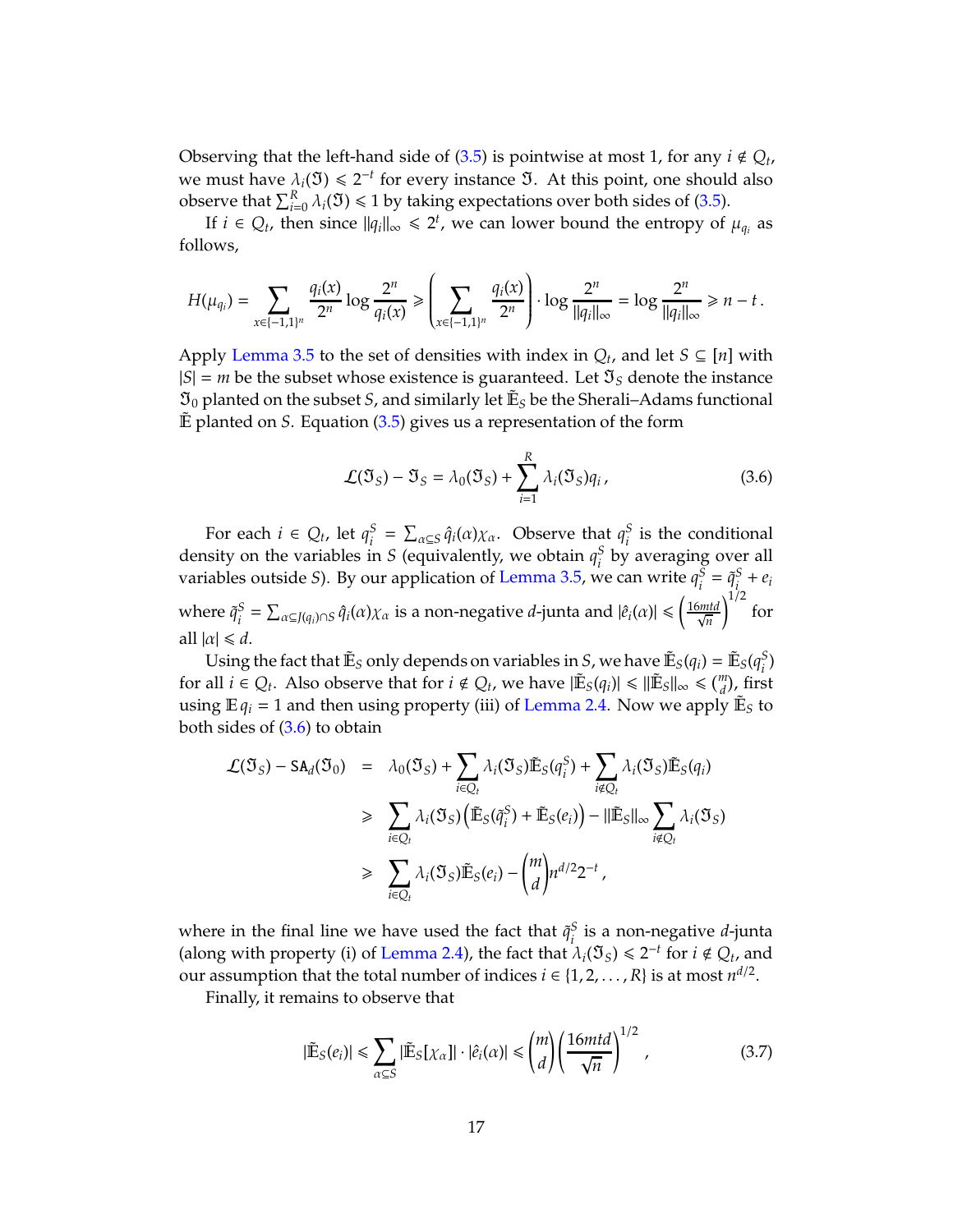where we have employed property (ii) of [Lemma 2.4.](#page-11-2) Plugging this estimate into the preceding inequality yields

$$
\mathcal{L}(\mathfrak{I}_S) - \mathrm{SA}_d(\mathfrak{I}_0) \geqslant -\binom{m}{d} \left(\frac{16mtd}{\sqrt{n}}\right)^{1/2} - \binom{m}{d} n^{d/2} 2^{-t}.
$$

If we set  $t = d \log_2 n$ , then  $\mathcal{L}(\mathfrak{I}_S) \geq \text{SA}_d(\mathfrak{I}_0) - \varepsilon_n$ , where

<span id="page-17-1"></span>
$$
\varepsilon_n = O\left(\frac{m^d \sqrt{md \log n}}{n^{1/4}}\right). \tag{3.8}
$$

Clearly for *m*, *d* fixed, we have  $\varepsilon_n \to 0$  as  $n \to \infty$ , completing the proof of [Theorem 3.1.](#page-12-1)

*Proof of [Theorem 3.2.](#page-12-2)* Fix an instance size *m* and put  $d = f(m)$ . In the preceding argument, require that *n* grows like  $m^{10d} = m^{10f(m)}$  so that  $\varepsilon_n = o(1)$  (see [\(3.8\)](#page-17-1)). The lower bound achieved is  $n^{d/2} \geq m^{5f(m)^2}$ . В последните последните под извести в собстание и собстание и собстание и собстание и собстание и собстание <br>В собстание и собстание и собстание и собстание и собстание и собстание и собстание и собстание и собстание и<br>

#### <span id="page-17-0"></span>**3.4 Nonnegative rank**

The lower bounds of [Theorem 3.1](#page-12-1) can be stated equivalently in terms of nonnegative rank. We recall that the nonnegative rank of a nonnegative matrix  $A \in \mathbb{R}_+^{m \times n}$ is defined by

$$
rank_{+}(A) = \min \left\{ r : A_{ij} = \langle u_i, v_j \rangle \text{ for some } \{u_i, v_j\} \subseteq \mathbb{R}_+^r \right\}.
$$

Fix  $n \ge 1$ . Let  $M = (M_{G,x})$  be the matrix indexed by *n*-vertex MAx Cur instances with Max Cut value at most *s* (e.g.,  $s = 1/2 + \gamma$ ) and bipartitions  $x \in {\pm 1}^n$  such that

$$
M_{G,x}=c-G(x),
$$

where *G*(*x*) denotes the fraction of edges crossing the bipartition corresponding

to *x*. A corollary of [Theorem 3.1](#page-12-1) is that  $\text{rank}_+(M) \geq n^{\Omega\left(\frac{\log n}{\log\log n}\right)}$ .

Define for  $\varepsilon > 0$ , the  $\varepsilon$ -smooth nonnegative rank of a matrix A as

$$
rank_{+,\varepsilon}(A) := \min \left\{ rank_{+}(A') \mid (1-\varepsilon)A_{ij} \leq A'_{ij} \leq (1+\varepsilon)A_{ij} \ \forall i,j \right\},\,
$$

Our main result shows that *M* has superpolynomial nonnegative rank. We claim that *M* has only polynomial nonnegative approximate rank for every fixed  $\varepsilon > 0$ . (Since the entries of *M* are bounded from above and bounded away from 0, the notions of approximate and smooth nonnegative rank coincide.) In order to demonstrate that *M* has small approximate nonnegative rank, for each  $t \in \mathbb{N}$ , we will exhibit a matrix *M'* that approximates *M* well,  $|M'_{G,x} - M_{G,x}| \le 2^{-\Omega(t)}$  for all *G* and *x,* but has a small nonnegative rank, i.e.,  $\text{rank}_+(M') \leqslant n^{O(t)}.$  To this end, we will use the reformulation of nonnegative rank as a communication model discussed in [Section 2.](#page-6-0) Consider the following communication protocol between Alice and Bob: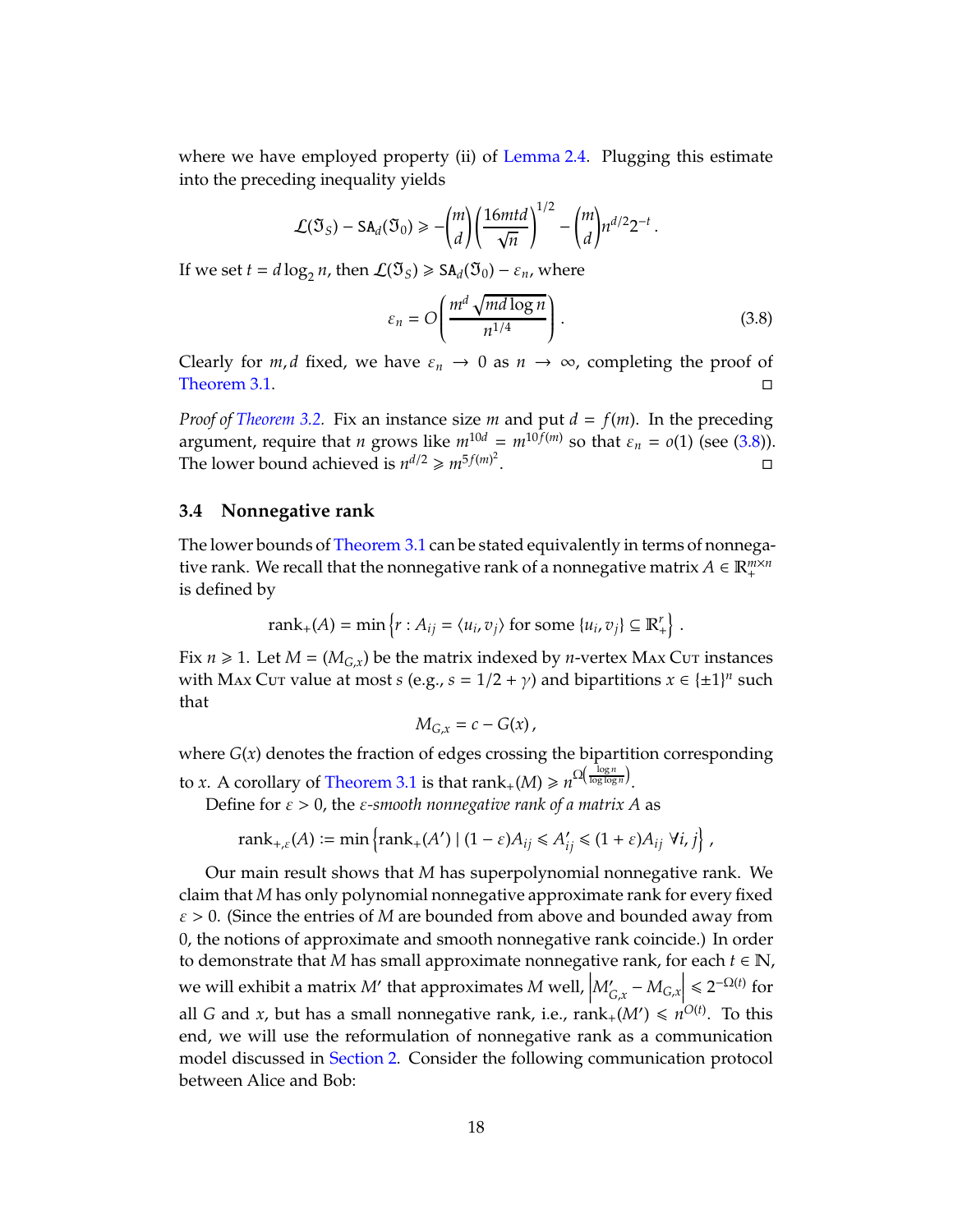- <span id="page-18-2"></span>– Alice receives as input an *n*-vertex graph *G* with Max Cut value at most *s*.
- − Bob receives as input a bipartition  $x \in {\pm 1}^n$ .
- Alice chooses *t* edges *e*1, . . . ,*e<sup>t</sup>* of *G* independently at random and sends the endpoints of the sampled edges to Bob.
- Bob computes what fraction  $\theta$  of the edges  $e_1, \ldots, e_t$  cross the bipartition *x*. If  $\theta > c$ , then Bob outputs 0 else Bob outputs  $c - \theta$ .

Let  $M'$  be the matrix computed by the above protocol, i.e.,  $M'_{G,\chi}$  is the expected value of Bob's output when Alice receives the graph *G* and Bob receives *x* as input. This protocol yields a rank-2*t*·2 log *<sup>n</sup>* nonnegative factorization of the matrix *M*′ , as follows.

Let  $\theta_{G,x}$  be the random variable given by Bob's output when the inputs for Alice and Bob are *G* and *x*, respectively. Then,  $M'_{G,x} = c - \mathbb{E} \theta_{G,x}$  for all *G* and *x*.

At the same time, we have

$$
M_{G,x} = c - \mathbb{E} \left[ \theta_{G,x} \right] - \delta_{G,x},
$$

where

$$
\delta_{G,x} \leq 2 \, \mathbb{P}[\theta_{G,x} > c] \, .
$$

In words, the discrepancy between the computed matrix *M*′ and the target matrix *M* is accounted for by the probability of the events  $\{\theta_{G,x} > c\}$ . However, since  $G(x) \le s < c$  is bounded away from *c* by some constant, a standard Chernoff bound yields

$$
\mathbb{P}[\theta_{G,x} > c] \leq 2^{-\Omega(t)},
$$

for all *G* and *x*. It follows that the matrix *M'* satisfies  $rank_{+}(M') \le n^{O(t)}$  and  $\max_{G,x} |M'_{G,x} - M_{G,x}| \le 2^{-\Omega(t)}.$ 

# <span id="page-18-0"></span>**4 Symmetric linear programs**

We will now prove the following theorem relating Sherali–Adams gaps to those for symmetric LPs for MAx Cut. While this connection holds more generally for max-CSP problems, we will focus on Max Cut for clarity. Recent work has extended these ideas to problems like TSP [\[LRST14\]](#page-24-2), and also to a connection between symmetric SDPs and the Sum-of-Squares hierarchy [\[LRST14,](#page-24-2) [FSP13\]](#page-23-2).

<span id="page-18-1"></span>**Theorem 4.1.** *Fix a k-ary CSP* Max-Π *over the boolean domain. Suppose that, for some numbers m*, *d* > 0*, the d-round Sherali–Adams relaxation for* Max-Π*<sup>m</sup> cannot* achieve a (c,*s*)-approximation. Then no symmetric LP of size  $\leq$   $\binom{n}{d}$  can achieve a  $(c, s)$ -approximation on Max- $\Pi_n$  *where*  $n = 2m$ .

We note here that the Sherali-Adams hierarchy produces symmetric linear programs. Hence, the above result can be viewed as asserting that Sherali-Adams hierarchy is *complete* for the class of symmetric linear programs.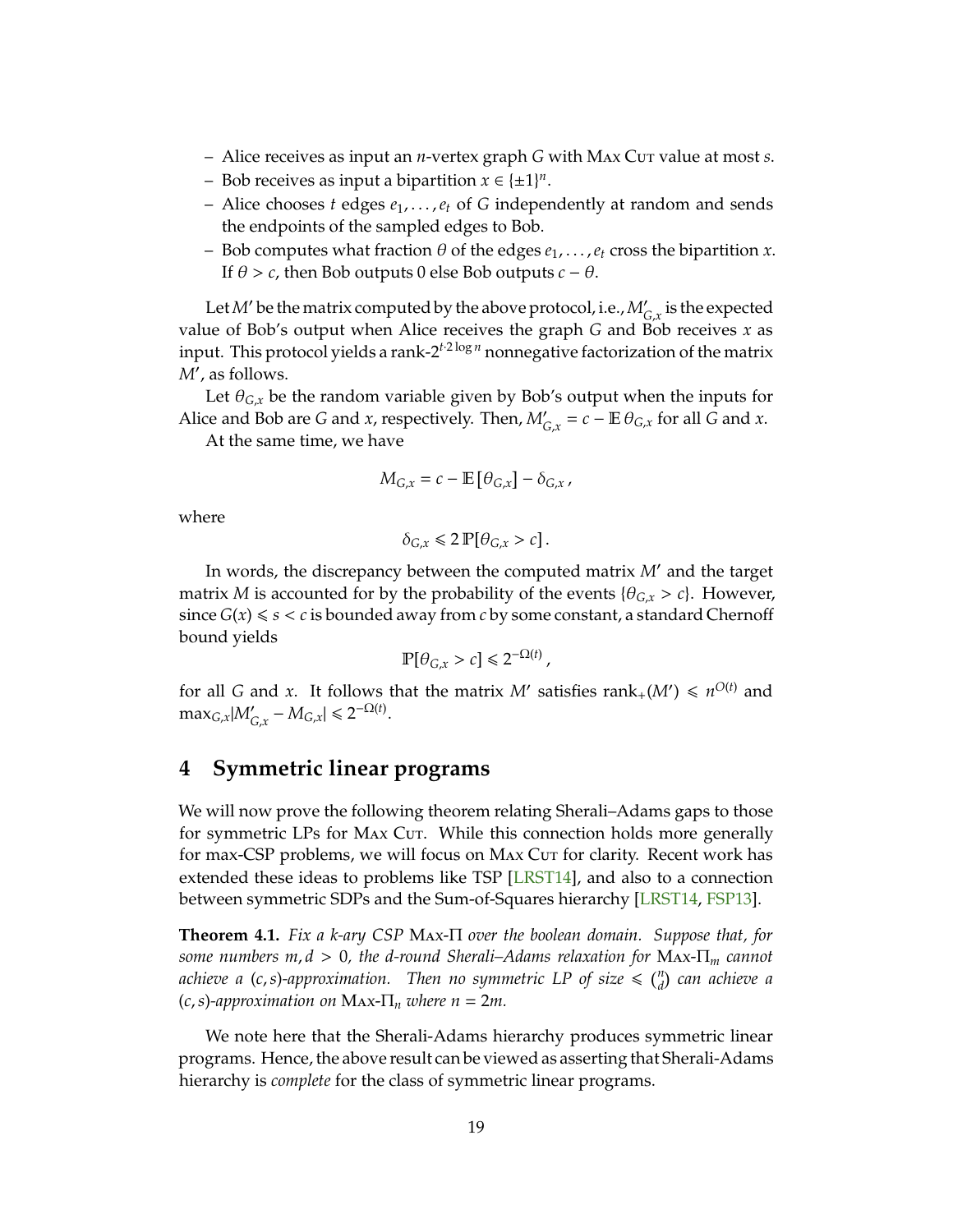<span id="page-19-2"></span>By appealing to the known Sherali–Adams gaps for MAX Cut [\[CMM09\]](#page-23-5) and Max 2-Sat, Max 3-Sat [\[Sch08\]](#page-24-6), we get the same integrality gaps for arbitrary symmetric LPs. For example, in the case of Max Cut, we obtain the following lower bound.

**Corollary 4.2.** *For every*  $\varepsilon > 0$ , *there exists*  $\delta > 0$  *such that no symmetric linear program of size*  $2^{n^{\delta}}$  yields a (1 – ε,  $\frac{1}{2}$  + ε)-approximation for MAx Cuτ.

In order to prove [Theorem 4.1,](#page-18-1) we will need the following characterization of symmetric function families.

<span id="page-19-1"></span>**Lemma 4.3.** *Suppose a family of functions*  $Q = \{q_i : \{-1, 1\}^n \to \mathbb{R} : i = 1, 2, ..., R\}$  *is closed under the action of*  $Sym(n)$ . If  $R < \binom{n}{d}$  for  $d < n/4$ , then each function  $q_i$  depends *only on a subset J<sup>i</sup>* ⊆ [*n*] *of at most d coordinates and possibly the value of the sum*  $\sum_{j=1}^n x_j$ .

*Proof.* Here we will need a few basic notions about group actions. A group  $G$ *acts* on a universe X, if each element  $q \in G$  *permutes* the elements of the universe  $X$ , and this action commutes with the group operation. Formally, a group action is defined by a map  $\iota$  :  $G \times X \rightarrow X$  such that  $\iota(g, \iota(h, x)) = \iota(gh, x)$  for all  $g, h \in G$ and  $x \in \mathcal{X}$ . For convenience, we will denote  $g \cdot x \stackrel{\text{def}}{=} \iota(g, x)$ .

For an element  $x \in \mathcal{X}$ , its orbit Orb(*x*) is given by Orb(*x*) = { $q \cdot x | q \in \mathcal{G}$ } and its stabilizer is given by  $\text{Stab}(x) = \{q \in \mathcal{G} \mid q \cdot x = x\}.$  A basic fact from group theory is that for every action of a finite group  $G$  and every  $x \in X$ , it holds that  $|\text{Stab}(x)| \cdot |\text{Orb}(x)| = |G|.$ 

The group Sym(*n*) of all permutations on *n* elements acts on the space of functions over {−1, 1} *<sup>n</sup>* by permutation of the coordinates. Let Orb(*f*) denote the orbit of a function *f* under the action of Sym(*n*), and let Stab(*f*) denote the stabilizer of *f*. Since *Q* is closed under this action, it contains the orbits of each of the functions  $q_1, \ldots, q_R$ .

This implies that for each  $i \in [R]$ , we have  $|Orb(q_i)| < {n \choose d}$ . Since  $|Orb(q_i)| \cdot$  $|$  Stab( $q_i$ )| =  $|Sym(n)| = n!$ , we conclude that for each  $i \in [R]$ ,  $|Stab(q_i)| \ge d!(n-d)!$ . At this point, we appeal to the following group theoretic fact that we borrow from the work of Yannakakis [\[Yan91\]](#page-25-2).

<span id="page-19-0"></span>**Lemma 4.4** ([\[Yan91,](#page-25-2) Claim 2])**.** *Let H be a group of permutations whose index in* Sym(n) *is at most*  $\binom{n}{d}$  *for some*  $d < n/4$ *. Then there exists a set*  $J \subseteq \{1, 2, ..., n\}$  *of size at most d such that H contains all even permutations that fix the elements of J.*

By [Lemma 4.4,](#page-19-0) the stabilizer subgroup  $Stab(q_i)$  contains all even permutations that fix a subset of coordinates  $J_i$  with  $|J_i| \le d$ . We claim that  $\text{Stab}(q_i)$ contains all permutations that fix the coordinates in *J<sup>i</sup>* . We know that for every  $x \in \{-1, 1\}^n$ , and every even permutation  $\sigma \in \text{Sym}(\bar{J}_i)$  we have,  $q_i(x) = q_i(\sigma x)$ . Here, we use  $\text{Sym}(\bar{J}_i)$  to denote the subgroup of  $\text{Sym}(n)$  fixing elements in  $J_i$ .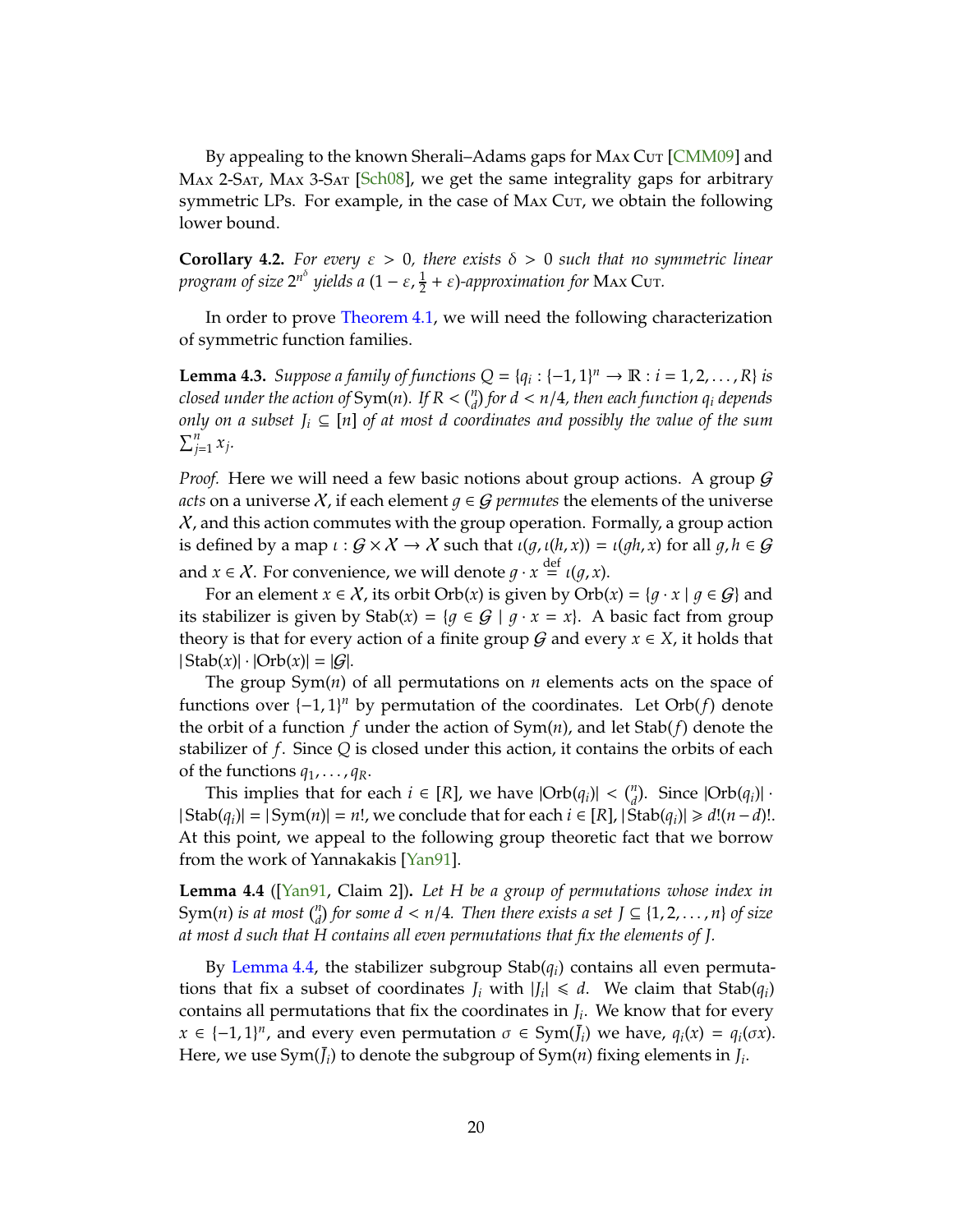For every  $x \in \{-1, 1\}^n$ , there will be two coordinates  $a, b \in \bar{J}_i$  such that  $x_a = x_b$ . Let  $\pi_{ab}$  denote the transposition that swaps *a* and *b*. Since  $\pi_{ab}(x) = x$ , we have  $q_i(\pi_{ab}(x)) = q_i(x)$ . So for even permutations  $\sigma \in Sym(\bar{J}_i)$ ,

$$
q_i(\sigma \pi_{ab} x) = q_i(\pi_{ab} x) = q_i(x).
$$

As  $\sigma$  varies over all even permutations in Sym( $\bar{J}_i$ ),  $\sigma \pi_{ab}$  varies over all odd permutations in Sym( $J_i$ ), leading to the conclusion that Sym( $J_i$ )  $\subseteq$  Stab( $q_i$ ).

This symmetry of the function  $q_i(x)$  implies that it depends only on the assignment to coordinates in  $J_i$  and the hamming weight of the assignment to coordinates in  $\bar{J}_i$ , i.e. the value  $\sum_{j=1}^n x_j - \sum_{j \in J_i} x_j$ . This shows that  $q_i$  is a function depending only on the coordinates in *J*<sub>*i*</sub> and the value  $\sum_{i \in [n]} x_i$ . — Первой Станингии II<br>См. на весь по станингии III станингии III станингии II станингии II станингии II стан<br>См. на весь по станингии II станингии II станингии II станингии II станингии II станингии II станингии II стан

We are now in position to prove the main theorem of this section.

*Proof of [Theorem 4.1.](#page-18-1)* Let  $\mathcal L$  be a symmetric LP relaxation for Max- $\Pi_n$  of size  $R \leq \binom{n}{d}$ . Supposing that this relaxation achieves a  $(c, s)$ -approximation, we will derive a contradiction.

By applying [Theorem 2.3,](#page-8-0) there exists a family of functions *Q* =  ${q_1, ..., q_R: {-1, 1}^n$  →  $\mathbb{R}_{\geq 0}$  such that for every instance  $\mathfrak I$  of Max- $\Pi_n$  with  $opt(**Y**) \le s$ , we have

$$
c - \mathfrak{I} = \lambda_0 + \sum_{i=1}^R \lambda_i q_i.
$$

for some non-negative weights  $\{\lambda_i\}_{i=0}^R$ . Moreover, the family of functions *Q* is invariant under the action of Sym(*n*). Therefore, by [Lemma 4.3,](#page-19-1) each of the functions  $q_i \in Q$  depends on a set  $J_i$  of at most  $d$  coordinates and possibly the value  $\sum_{i=1}^{n} x_i$ .

Fix an instance ℑ of Max-Π*<sup>m</sup>* on which the *d*-round Sherali–Adams relaxation fails to achieve a (*c*,*s*)-approximation, i.e.,

$$
opt(\mathfrak{I}) \leq s
$$
 and  $SA_d(\mathfrak{I}) > c$ .

For  $n = 2m$ , construct an instance  $\mathfrak{I}'$  of Max- $\Pi_n$  by including *m* additional dummy variables in  $\mathfrak I$  with no constraints among them. Concretely, if  $X_1, \ldots, X_n$ are variables in  $\mathfrak{I}'$ , then restricted to the variables  $X_1,\ldots,X_m$ , the constraints are identical to  $\mathfrak I$  while there are no constraints among  $X_{m+1}, \ldots, X_n$ .

For an assignment  $x \in \{-1, 1\}^n$ , we will denote  $x_A = (x_1, \ldots, x_m)$  and  $x_B =$  $(x_{m+1},...,x_n)$ . In this notation, it is easy to see that for every assignment *x*,

$$
\mathfrak{I}'(x)=\mathfrak{I}(x_A).
$$

By construction, we have  $opt(\mathfrak{V}') = opt(\mathfrak{V}) \leq s$ . Since the symmetric LP relaxation  $\mathcal L$  yields a (*c*,*s*)-approximation to Max- $\Pi_n$ , there exist { $\lambda_i \geqslant 0$ } $_{i=0}^R$  such that

$$
c - \mathfrak{V}' = \lambda_0 + \sum_{i=1}^R \lambda_i q_i \, .
$$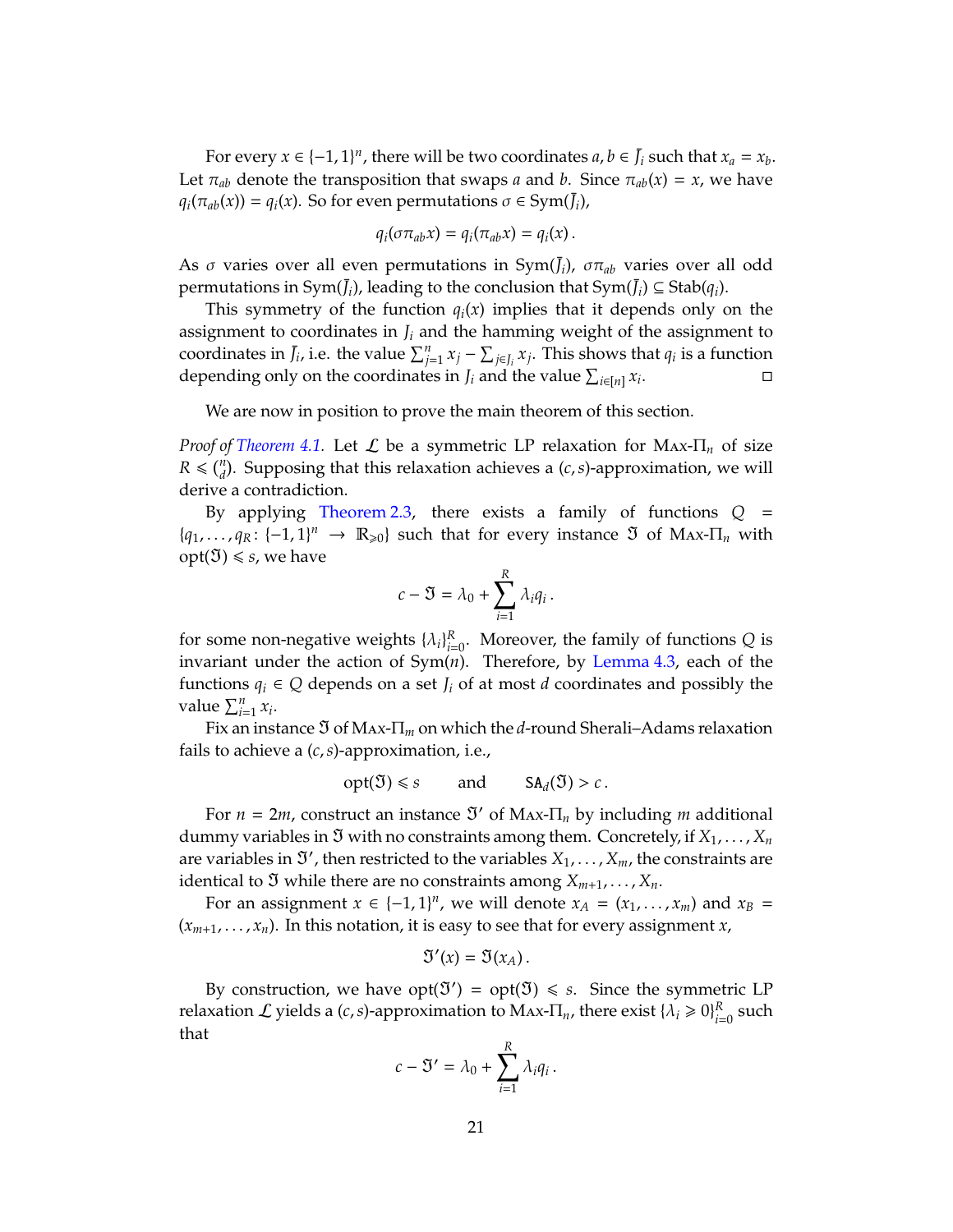<span id="page-21-3"></span>Using  $\mathfrak{I}(x) = \mathfrak{I}(x_A)$ , we can rewrite the above identity as,

$$
c - \Im(x_A) = \lambda_0 + \sum_{i=1}^R \lambda_i q_i(x_A, x_B).
$$

Define  $h_i: \{-1, 1\}^m \to \mathbb{R}_{\geq 0}$  as  $h_i(x) = q_i(x, -x)$ . Setting  $x_B = -x_A$  in the above identity, we arrive at

<span id="page-21-1"></span>
$$
c - \Im(x_A) = \lambda_0 + \sum_i \lambda_i h_i(x_A). \tag{4.1}
$$

Recall that each of the functions  $q_i$  depends on a subset  $J_i$  of at most *d* coordinates and possibly the value of  $\sum_{i=1}^{n} x_i$ . This implies that  $h_i(x) = q_i(x, -x)$  is a *d*-junta, since the sum of all the coordinates of  $(x, -x)$  is always equal to 0. In particular, the identity in  $(4.1)$  expresses the function  $c - \mathfrak{I}$  as a non-negative combination of *d*-juntas.

Let E denote the *d*-round Sherali–Adams functional for the instance **3**. Apply the  $\mathbb E$  functional to both sides of [\(4.1\)](#page-21-1) to obtain a contradiction. By [Lemma 2.4](#page-11-2) and the fact that each  $h_i$  is a non-negative *d*-junta, we have  $\mathbb{E}[h_i] \geq 0$ . On the other hand, the left hand side  $\tilde{E}(c - \mathfrak{I}) = c - SA_d(\mathfrak{I}) < 0$ . □

## <span id="page-21-0"></span>**5 Conclusion**

We have shown that for constraint satisfaction problems, there is an intimate relationship between general polynomial-sized linear programs and those arising from *O*(1) rounds of the Sherali–Adams hierarchy. There are a few natural questions that readily suggest themselves.

Firstly, our quantitative bounds are far from optimal. For instance, it is known that the integrality gap of  $1/2 + \varepsilon$  for Max Cur persists for  $n^{\varepsilon_{\varepsilon}}$  rounds of Sherali-Adams hierarchy, where  $c_{\varepsilon}$  is some constant depending on  $\varepsilon$  [\[CMM09\]](#page-23-5), while we are only able to prove an integrality gap for LPs of size  $n^{o(\frac{\log n}{\log\log n})}$ . This is due to the factor of  $m<sup>d</sup>$  appearing in our Fourier estimate [\(3.7\)](#page-16-0).

<span id="page-21-2"></span>**Question 5.1.** Is it the case that for approximating (boolean) max-CSP problems on *n* variables, linear programs of size *R*(*n*) are only as powerful as those arising from  $\operatorname{poly}(\frac{\log R(n)}{\log n})$  rounds of the Sherali–Adams hierarchy?

Secondly, given the connection for linear programs, it is natural to suspect that a similar phenomenon holds for SDPs.

**Question 5.2.** For max-CSP problems, is there a connection between the efficacy of general SDPs and those from the Sum-of-Squares SDP hierarchy [\[Las01,](#page-24-10) [Par00\]](#page-24-11)?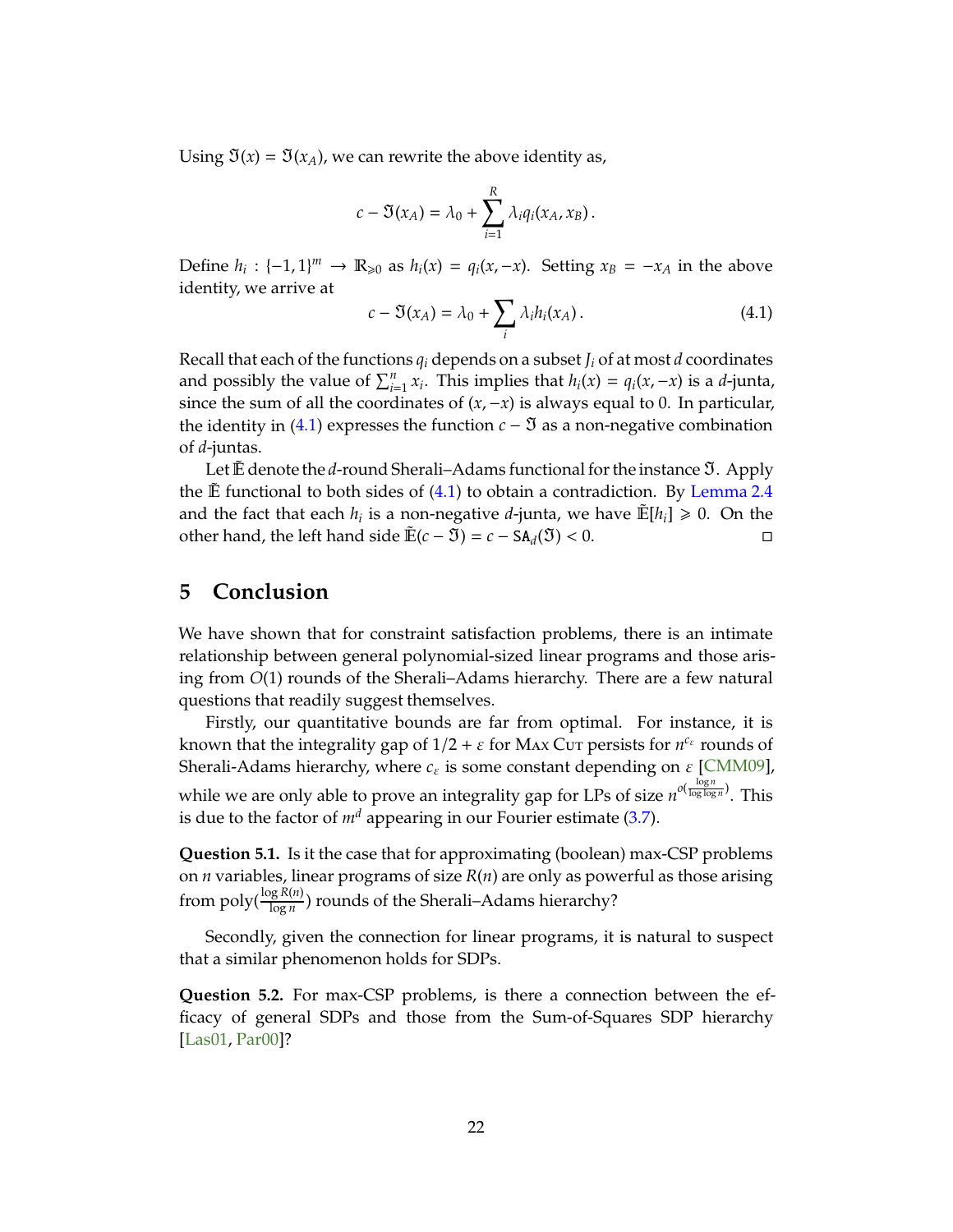<span id="page-22-6"></span>As mentioned in the introduction, recent work [\[LRS15\]](#page-24-3) yields a positive solution to this question, although the approach has similar limitations to those highlighted in Question [5.1.](#page-21-2)

Finally, our techniques have made very strong use of the product structure on the space of feasible assignments for CSPs. One might hope to extend these connections to other types of problems like TSP and finding maximum-weight perfect matchings in general graphs [\[Rot14,](#page-24-4) [Yan91\]](#page-25-2) or approximations for vertex cover. See [\[BPZ15\]](#page-22-2) for progress on the latter problem.

#### **Acknowledgements**

We thank the anonymous referees for many useful suggestions and observations.

S. O. Chan was supported by NSF grants CCF-1118083 and CCF-1017403. P. Raghavendra was supported by NSF Career Award CCF-1343104 and an Alfred P. Sloan Fellowship. J. R. Lee was supported by NSF grants CCF-1217256 and CCF-0905626. D. Steurer was supported by NSF grants, an Alfred P. Sloan Fellowship, and a Microsoft Research Faculty Fellowship.

# **References**

- <span id="page-22-0"></span>[ABL02] Sanjeev Arora, Béla Bollobás, and László Lovász, *Proving integrality gaps without knowing the linear program*, FOCS, 2002, pp. 313–322. [1,](#page-0-0) [3](#page-2-0)
- <span id="page-22-4"></span>[ABLT06] Sanjeev Arora, Béla Bollobás, László Lovász, and Iannis Tourlakis, *Proving integrality gaps without knowing the linear program*, Theory of Computing **2** (2006), 19–51. [3](#page-2-0)
- <span id="page-22-1"></span>[BFPS12] Gábor Braun, Samuel Fiorini, Sebastian Pokutta, and David Steurer, *Approximation limits of linear programs (beyond hierarchies)*, FOCS, 2012, pp. 480–489. [2,](#page-1-0) [3,](#page-2-0) [4,](#page-3-2) [9](#page-8-2)
- <span id="page-22-5"></span>[BGMT12] Siavosh Benabbas, Konstantinos Georgiou, Avner Magen, and Madhur Tulsiani, *SDP gaps from pairwise independence*, Theory of Computing **8** (2012), no. 12, 269–289. [4](#page-3-2)
- <span id="page-22-3"></span>[BM13] Mark Braverman and Ankur Moitra, *An information complexity approach to extended formulations*, STOC, ACM, 2013, pp. 161–170. [3,](#page-2-0) [4](#page-3-2)
- <span id="page-22-2"></span>[BPZ15] Gábor Braun, Sebastian Pokutta, and Daniel Zink, *Inapproximability of combinatorial problems via small LPs and SDPs*, STOC (New York, NY, USA), ACM, 2015, pp. 107–116. [3,](#page-2-0) [23](#page-22-6)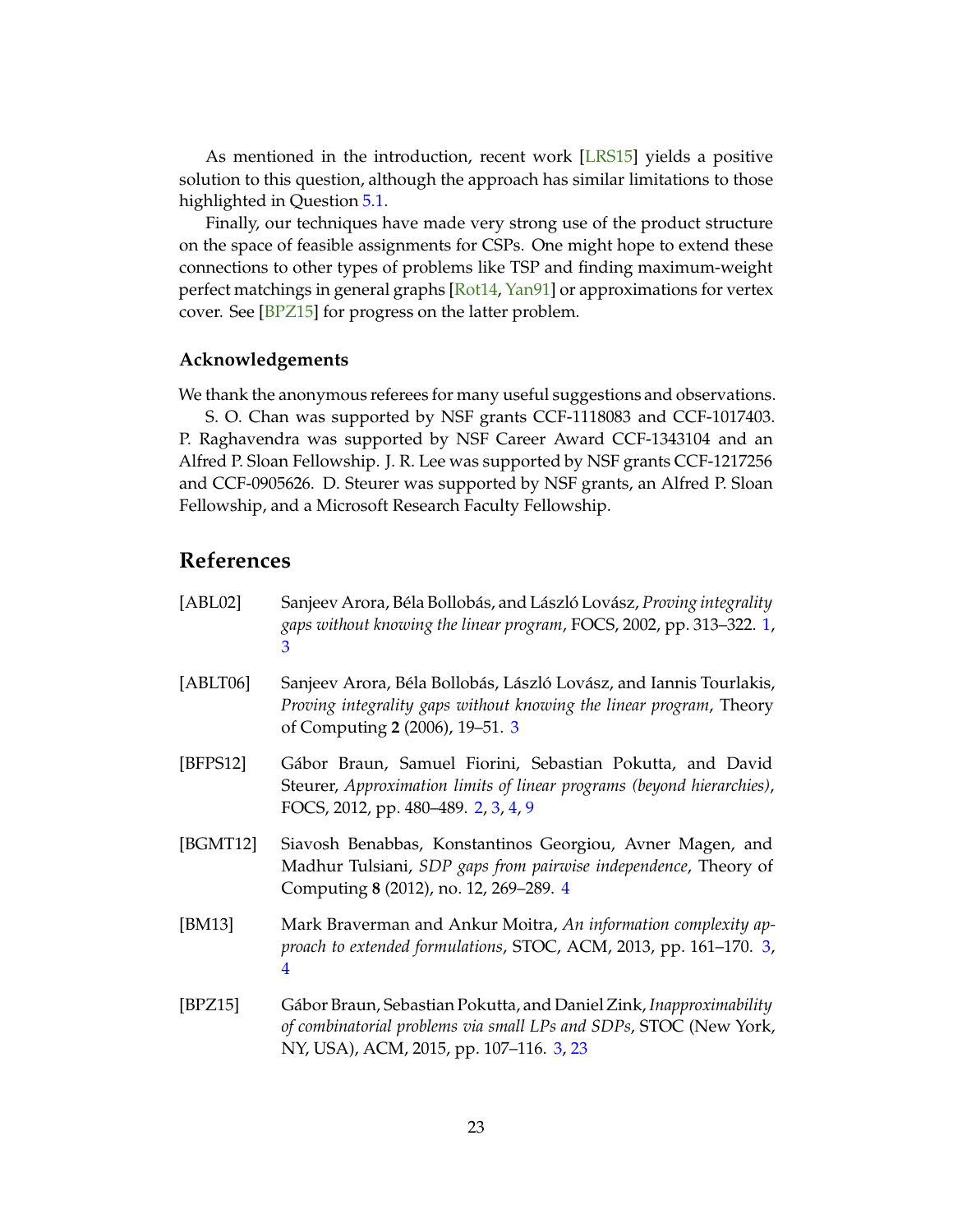- <span id="page-23-10"></span>[Cha02] Mei-Chu Chang, *A polynomial bound in Freiman's theorem*, Duke Math. J. **113** (2002), no. 3, 399–419. MR 1909605 (2003d:11151) [14](#page-13-4)
- <span id="page-23-5"></span>[CMM09] Moses Charikar, Konstantin Makarychev, and Yury Makarychev, *Integrality gaps for Sherali-Adams relaxations*, STOC, ACM, 2009, pp. 283–292. [3,](#page-2-0) [13,](#page-12-3) [14,](#page-13-4) [20,](#page-19-2) [22,](#page-21-3) [27,](#page-26-0) [28](#page-27-0)
- <span id="page-23-4"></span>[FdlVKM07] Wenceslas Fernández de la Vega and Claire Kenyon-Mathieu, *Linear programming relaxations of Maxcut*, SODA, 2007, pp. 53–61. [3,](#page-2-0) [13,](#page-12-3) [27,](#page-26-0) [28](#page-27-0)
- <span id="page-23-9"></span>[FFGT11] Yuri Faenza, Samuel Fiorini, Roland Grappe, and Hans Raj Tiwary, *Extended formulations, non-negative factorizations and randomized communication protocols*, [arXiv:1105.4127,](http://arxiv.org/abs/1105.4127) 2011. [11](#page-10-1)
- <span id="page-23-3"></span>[FMP+12] Samuel Fiorini, Serge Massar, Sebastian Pokutta, Hans Raj Tiwary, and Ronald de Wolf, *Linear vs. semidefinite extended formulations: exponential separation and strong lower bounds*, STOC, 2012, pp. 95– 106. [3,](#page-2-0) [4,](#page-3-2) [8](#page-7-1)
- <span id="page-23-2"></span>[FSP13] Hamza Fawzi, James Saunderson, and Pablo A. Parrilo, *Equivariant semidefinite lifts and sum-of-squares hierarchies*, [arXiv:1312.6662,](http://arxiv.org/abs/1312.6662) 2013. [2,](#page-1-0) [19](#page-18-2)
- <span id="page-23-6"></span>[Gri01] Dima Grigoriev, *Linear lower bound on degrees of Positivstellensatz calculus proofs for the parity*, Theoret. Comput. Sci. **259** (2001), no. 1- 2, 613–622. MR 1832812 (2002e:03093) [4](#page-3-2)
- <span id="page-23-1"></span>[GW95] Michel X. Goemans and David P. Williamson, *Improved approximation algorithms for maximum cut and satisfiability problems using semidefinite programming*, Journal of the ACM **42** (1995), 1115–1145. [2](#page-1-0)
- <span id="page-23-0"></span>[Hås01] Johan Håstad, *Some optimal inapproximability results*, Journal of the ACM **48** (2001), no. 4, 798–859. MR 2144931 (2006c:68066) [2](#page-1-0)
- <span id="page-23-11"></span>[IMR14] Russell Impagliazzo, Cristopher Moore, and Alexander Russell, *An entropic proof of Chang's inequality*, SIAM J. Discrete Math. **28** (2014), no. 1, 173–176. MR 3162401 [14](#page-13-4)
- <span id="page-23-7"></span>[KMSY14] Gillat Kol, Shay Moran, Amir Shpilka, and Amir Yehudayoff, *Approximate nonnegative rank is equivalent to the smooth rectangle bound.*, Electronic Colloquium on Computational Complexity (ECCC), vol. 21, 2014, p. 46. [4](#page-3-2)
- <span id="page-23-8"></span>[KPT10] Volker Kaibel, Kanstantsin Pashkovich, and Dirk Oliver Theis, *Symmetry matters for the sizes of extended formulations*, IPCO, 2010, pp. 135–148. [9](#page-8-2)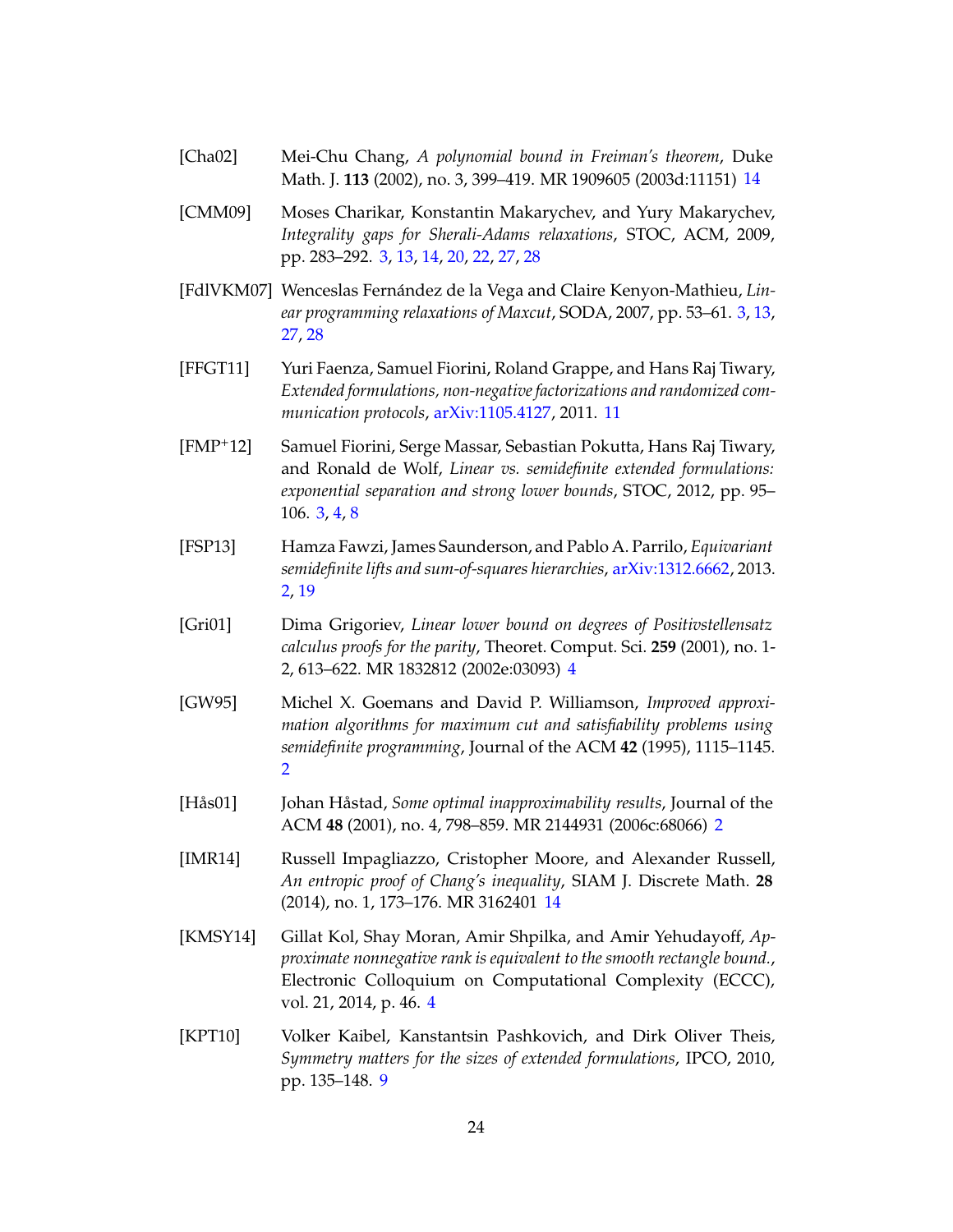- <span id="page-24-10"></span>[Las01] Jean B. Lasserre, *Global optimization with polynomials and the problem of moments*, SIAM J. Optim. **11** (2000/01), no. 3, 796–817. MR 1814045 (2002b:90054) [22](#page-21-3)
- <span id="page-24-5"></span>[Lau03] Monique Laurent, *A comparison of the Sherali-Adams, Lovász-Schrijver, and Lasserre relaxations for 0-1 programming*, Math. Oper. Res. (2003), 470–496. [3,](#page-2-0) [11](#page-10-1)
- <span id="page-24-3"></span>[LRS15] James R. Lee, Prasad Raghavendra, and David Steurer, *Lower bounds on the size of semidefinite programming relaxations*, STOC (New York, NY, USA), ACM, 2015, pp. 567–576. [2,](#page-1-0) [7,](#page-6-2) [14,](#page-13-4) [15,](#page-14-4) [23](#page-22-6)
- <span id="page-24-2"></span>[LRST14] James R. Lee, Prasad Raghavendra, David Steurer, and Ning Tan, *On the power of symmetric LP and SDP relaxations*, CCC, IEEE, 2014. [2,](#page-1-0) [19](#page-18-2)
- <span id="page-24-0"></span>[LS91] László Lovász and Alexander Schrijver, *Cones of matrices and setfunctions and* 0*-*1 *optimization*, SIAM J. Optim. **1** (1991), 166–190. [1](#page-0-0)
- <span id="page-24-9"></span>[McD98] Colin McDiarmid, *Concentration*, Probabilistic methods for algorithmic discrete mathematics, Algorithms Combin., vol. 16, Springer, Berlin, 1998, pp. 195–248. MR 1678578 (2000d:60032) [15](#page-14-4)
- <span id="page-24-11"></span>[Par00] Pablo Parrilo, *Structured semidefinite programs and semialgebraic geometry methods in robustness and optimization*, Ph.D. thesis, California Institute of Technology, 2000. [22](#page-21-3)
- <span id="page-24-7"></span>[Pas12] Kanstantsin Pashkovich, *Extended formulations for combinatorial polytopes*, Ph.D. thesis, Magdeburg Universität, 2012. [9](#page-8-2)
- <span id="page-24-4"></span>[Rot14] Thomas Rothvoß, *The matching polytope has exponential extension complexity*, STOC (New York, NY, USA), ACM, 2014, pp. 263–272. [3,](#page-2-0) [4,](#page-3-2) [23](#page-22-6)
- <span id="page-24-1"></span>[SA90] Hanif D. Sherali and Warren P. Adams, *A hierarchy of relaxations between the continuous and convex hull representations for zero-one programming problems*, SIAM J. Discrete Math. **3** (1990), 411–430. [1,](#page-0-0) [27,](#page-26-0) [28](#page-27-0)
- <span id="page-24-8"></span>[Sch03] Alexander Schrijver, *Combinatorial optimization. Polyhedra and e*ffi*ciency. Vol. A*, Algorithms and Combinatorics, vol. 24, Springer-Verlag, Berlin, 2003, Paths, flows, matchings, Chapters 1–38. MR 1956924 (2004b:90004a) [10](#page-9-0)
- <span id="page-24-6"></span>[Sch08] Grant Schoenebeck, *Linear level Lasserre lower bounds for certain k-CSPs*, FOCS, IEEE, 2008, pp. 593–602. [4,](#page-3-2) [13,](#page-12-3) [14,](#page-13-4) [20](#page-19-2)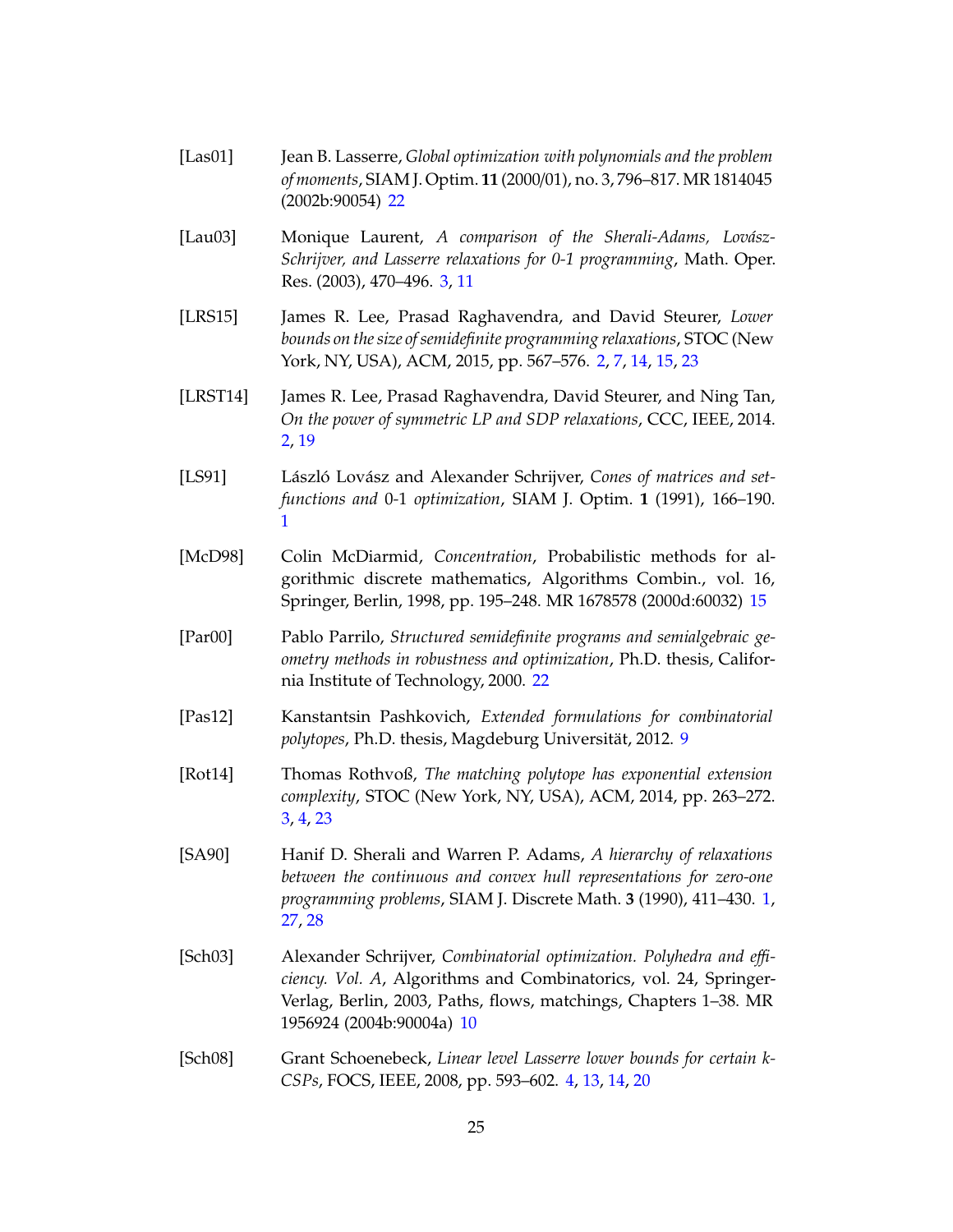<span id="page-25-3"></span><span id="page-25-0"></span>

| [Tre12]     | Luca Trevisan, Max cut and the smallest eigenvalue, SIAM J. Comput.<br>41 (2012), no. 6, 1769–1786. MR 3029271 2                   |
|-------------|------------------------------------------------------------------------------------------------------------------------------------|
| [ $Vaz01$ ] | Vijay V. Vazirani, Approximation algorithms, Springer-Verlag, Berlin,<br>2001. MR 1851303 (2002h:68001) 1                          |
| [WS11]      | David P. Williamson and David B. Shmoys, The design of approxi-<br>mation algorithms, Cambridge University Press, Cambridge, 2011. |
| [Yan91]     | Mihalis Yannakakis, Expressing combinatorial optimization problems                                                                 |

<span id="page-25-2"></span><span id="page-25-1"></span>*by linear programs*, J. Comput. System Sci. **43** (1991), no. 3, 441–466. [1,](#page-0-0) [2,](#page-1-0) [3,](#page-2-0) [20,](#page-19-2) [23](#page-22-6)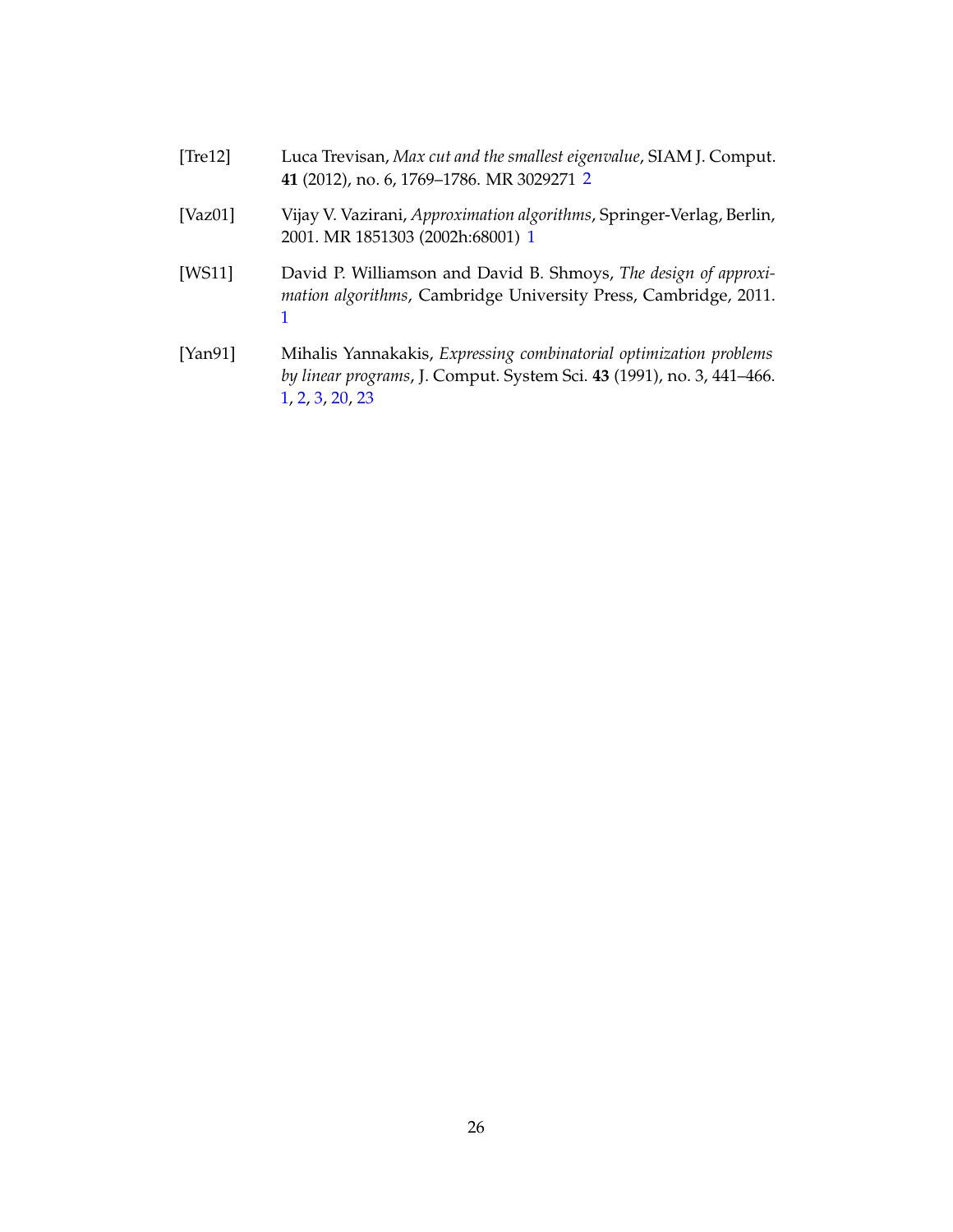# <span id="page-26-0"></span>**A What is Sherali–Adams?**

Our definition of Sherali–Adams relaxation differs from the definition in prior works (in particular, the works that proved lower bounds on the size of Sherali-Adams relaxations for approximating CSPs) [\[SA90,](#page-24-1) [FdlVKM07,](#page-23-4) [CMM09\]](#page-23-5). This discrepancy stems from the fact that traditionally LP hierarchies like Sherali– Adams are applied to integer linear programming formulations of a problem, whereas our relaxations can be viewed as applying the analogous reasoning to a more direct formulation of the problem. It turns out that the latter approach typically leads to relaxations that are easier to describe and a-priori more powerful.

We will argue that the two versions of Sherali–Adams are equivalent for the problems we consider, in the sense that each relaxation in one hierarchy is captured by a relaxation in the other hierarchy of comparable size (at most a polynomial factor more constraints).

We remark that our relaxations are equivalent to the viewpoint of Sherali– Adams as a collection of mutually-consistent "local distributions over assignments." This viewpoint was used in previous works for proving lower bounds. These previous works show that this viewpoint captures the power of Sherali– Adams. We will argue that this viewpoint is indeed equivalent to the Sherali– Adams hierarchy.

### **A.1 Edge-based Sherali–Adams relaxations for M**ax **C**ut

The *cut polytope*  $\text{CUT}_n$  is the convex hull of all vectors  $y \in \{0,1\}^{\binom{n}{2}}$  such that there exists a bipartition  $x \in {\pm 1}^n$  with  $y_{i,j} = 1_{\{x_i \neq x_j\}}$  for all  $i \neq j \in [n]$ . We can formulate MAX Cut as the problem of optimizing a linear function of the form  $\sum_{ij\in E(G)} y_{i,j}$  over  $CUT_n$  for a graph *G*. The standard LP relaxation of  $CUT_n$  is the *metric polytope*  $\text{METRIC}_n$ , which consists of all vectors  $y \in [0,1]^{n \choose 2}$  that satisfy the inequalities  $y_{i,j} \le y_{i,k} + y_{k,j}$  and  $y_{i,j} + y_{i,k} + y_{k,j} \le 2$  for all  $i, j, k \in [n]$ . This  $O(n^3)$ size LP relaxation corresponds to an exact integer linear programming (ILP) formulation in the sense that the convex hull of the integer vectors  $METRIC_n \cap$  $\{0, 1\}^{n \choose 2}$  is precisely the cut polytope CUT<sub>*n*</sub>. In our notation, the level-*r* Sherali– Adams relaxation of this ILP formulation consists of all linear functionals  $\mathbb{\tilde{E}}$ on  $L_2({0, 1}_{\infty}^{(\frac{n}{2})})$  such that  $\tilde{E}1 = 1$  and  $\tilde{E}f \cdot \ell \geq 0$  for every non-negative *r*-junta *f* on  $\{0,1\}^{\binom{n}{2}}$  and every linear function  $\ell$  on  $\{0,1\}^{\binom{n}{2}}$  corresponding to one of the defining linear inequalities of METRIC<sub>*n*</sub>, i.e.,  $\ell$  is of the form  $y_{i,j}$ , 1 –  $y_{i,j}$ ,  $y_{i,k} + y_{k,j} - y_{i,j}$ , or  $2 - y_{i,j} - y_{i,k} - y_{k,j}$  for some  $i, j, k \in [n]$ . The value of the level-*r* Sherali–Adams relaxation for a MAX Cur instance *G* is the maximum value of  $\mathbb{E} \sum_{ij \in E(G)} y_{i,j}$  over all linear functionals  $\mathbb{E}$  that satisfy the previous conditions. (From our description it is not immediately clear that this optimization problem has a small linear programming formulation. However note that *n O*(*r*) linear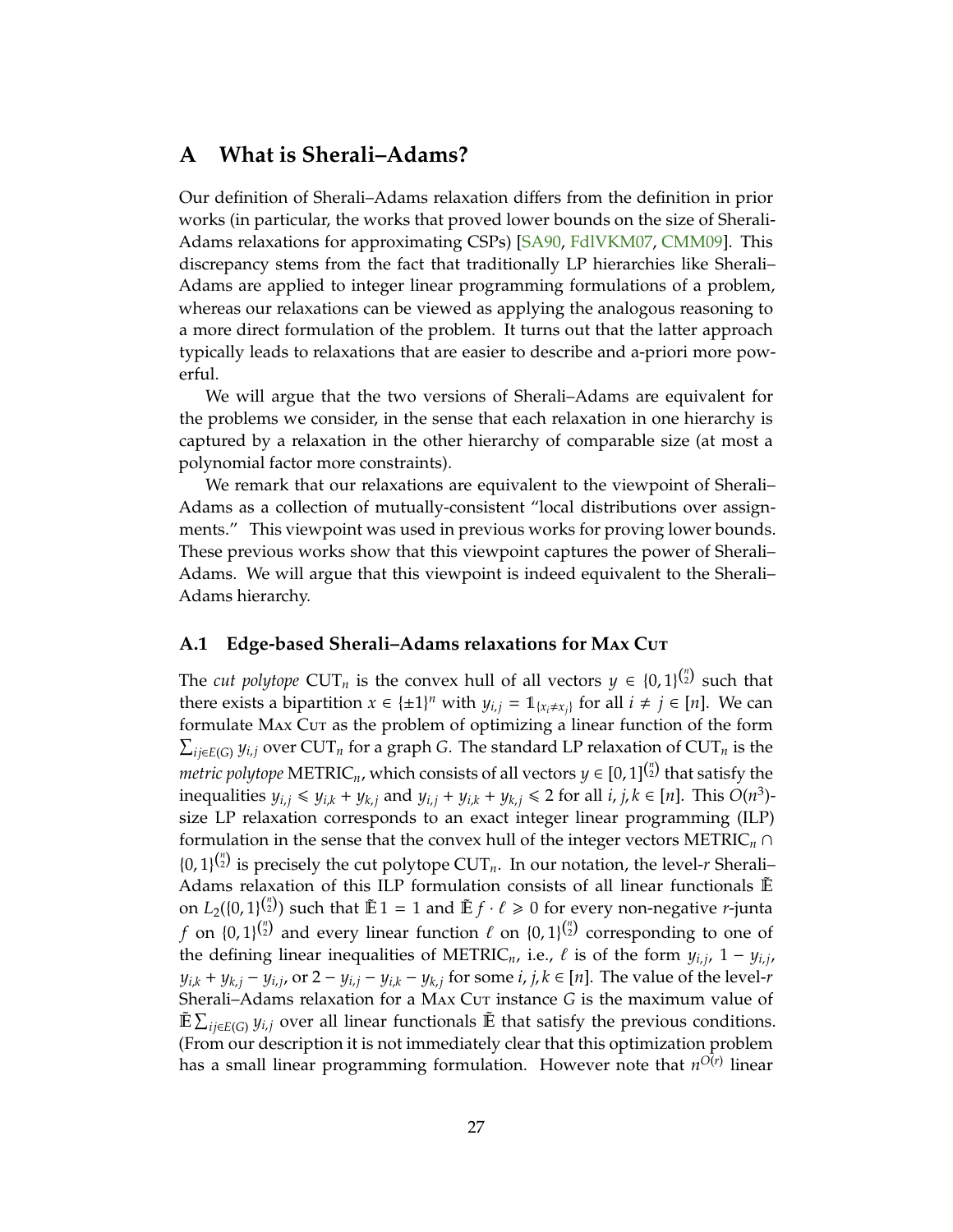<span id="page-27-0"></span>inequalities are enough to define the set of all admissible linear functionals  $\mathbb{E}$ . Hence, we can reduce this problem to a linear program of size  $n^{O(r)}$ . It's also possible, but somewhat cumbersome, to describe this small linear program explicitly [\[SA90,](#page-24-1) [FdlVKM07,](#page-23-4) [CMM09\]](#page-23-5).)

## **A.1.1 Why is this hierarchy of relaxations equivalent to the previously described hierarchy?**

Let  $G$  be any graph. First, consider any  $k$ -local pseudo-expectation  $\tilde{\mathbb{E}}_{x}$  as defined before. We will construct an equivalent linear functional  $\mathbb{E}_y$  for the level-*r* Sherali–Adams relaxation with  $r = \frac{k}{2} - 3$ . Recall that  $\mathbb{E}_x$  is a linear functional on  $L_2(\{\pm 1\}^n)$  such that  $\tilde{E}_x$  1 = 1 and  $\tilde{E}_x$  *f*  $\geqslant$  0 for every nonnegative *k*-junta *f*. We define a linear functional  $\tilde{\mathbb{E}}_y$  on  $L_2(\{0,1\}^{n\choose 2})$  as follows,

$$
\tilde{\mathbb{E}}_{y} f = \tilde{\mathbb{E}}_{x} (f \circ \varphi),
$$

where  $\varphi$  is the function that maps any bipartition  $x \in {\pm 1}^n$  to the corresponding vector  $\{0, 1\}^{\binom{n}{2}}$ , i.e.,  $\varphi(x)_{i,j} = 1\!\mathbb{1}_{\{x_i \neq x_j\}}$ . (Note that algebraically  $\varphi(x)_{i,j} = (1 - x_i x_j)/2$ .) This linear functional satisfies  $\tilde{E}_y 1 = \tilde{E}_x 1 = 1$  and  $\mathbb{E}_y \sum_{i,j \in E(G)} y_{i,j} = \mathbb{E}_x \sum_{ij \in E(G)} (1 - x_i x_j)/2$ . Consider any nonnegative *r*-junta *f* over  $\{0, 1\}^{\binom{n}{2}}$  and any facet defining linear inequality  $\{\ell \geq 0\}$  for METRIC<sub>*n*</sub>. We are to show  $\tilde{E}_y f \cdot \ell = \tilde{E}_x(f \circ \varphi) \cdot (\ell \circ \varphi) \geq 0$ . Since  $\{\ell \geq 0\}$  is a valid inequality for the vertices of  $CUT_n$ , we have  $\ell \circ \varphi \geq 0$  over  $\{\pm 1\}^n$ . Therefore,  $(f \circ \varphi) \cdot (\ell \circ \varphi)$  is nonnegative over  $\{\pm 1\}^n$ . Notice that each facet defining linear inequality  $\{\ell \geq 0\}$  for METRIC<sub>n</sub> depends only on three  $y_{ij}$  variables, and therefore  $\ell \circ \phi$  depends on at most 6 of the variables  $\{x_1, \ldots, x_n\}$ . Therefore, the function  $(f \circ \phi) \cdot (\ell \circ \phi)$  depends on at most 2*r* + 6  $\le k$  of the variables { $x_1, \ldots, x_n$ }. It follows that  $\tilde{\mathbb{E}}_x(f \circ \varphi) \cdot (\ell \circ \varphi) \ge 0$ as required.

Next, consider any linear functional  $\mathbb{E}_y$  for the level-*r* Sherali–Adams relaxation. We will construct an equivalent *k*-local pseudo-expectation  $\tilde{E}_x$  for  $k = r$ . We define  $\tilde{\mathbb{E}}_x$  as follows,

$$
\tilde{\mathbb{E}}_x f = \tilde{\mathbb{E}}_y (f \circ \psi),
$$

where  $\psi(y)_i = 1$  if  $y_{i,1} = 0$  and  $\psi(y)_i = -1$  if  $y_{i,1} = 1$ . In words, we assign 1 to all vertices *i* on the same side of the bipartition as vertex 1 and −1 to all vertices on the other side. (Algebraically, ψ is defined by ψ(*y*)*<sup>i</sup>* = 1 − 2*yi*,1.) This linear functional satisfies  $\mathbb{E}_x 1 = \mathbb{E}_y 1 = 1$  and  $\mathbb{E}_x f \geqslant 0$  for every nonnegative *k*-junta *f* (because  $f \circ \psi$  is also a nonnegative *k*-junta). It remains to show that  $\mathbb{E}_x \sum_{ij \in E(G)} (1 - x_i x_j)/2 = \mathbb{E}_y \sum_{ij \in E(G)} y_{i,j}$ . By our construction of the functional  $\mathbb{E}_x$ , we have  $\mathbb{E}_x(1 - x_i x_j)/2 = \mathbb{E}_y(y_{i,1} - y_{j,1})^2$  and thus it's enough to establish  $\mathbb{E}_y(y_{i,1} - y_{j,1})^2 - y_{i,j} = 0$ . To simplify notation let us assume  $i = 2$  and  $j = 3$ . Let  $1_{000}$ , ...,  $1_{111}$  be the indicators for the eight possible assignments for the variables *y*<sub>1,2</sub>, *y*<sub>1,3</sub>, *y*<sub>2,3</sub>. Since 1 = 1<sub>000</sub> +  $\cdots$  + 1<sub>111</sub> as functions over {0, 1}<sup>( $\binom{n}{2}$ </sup>, it is enough